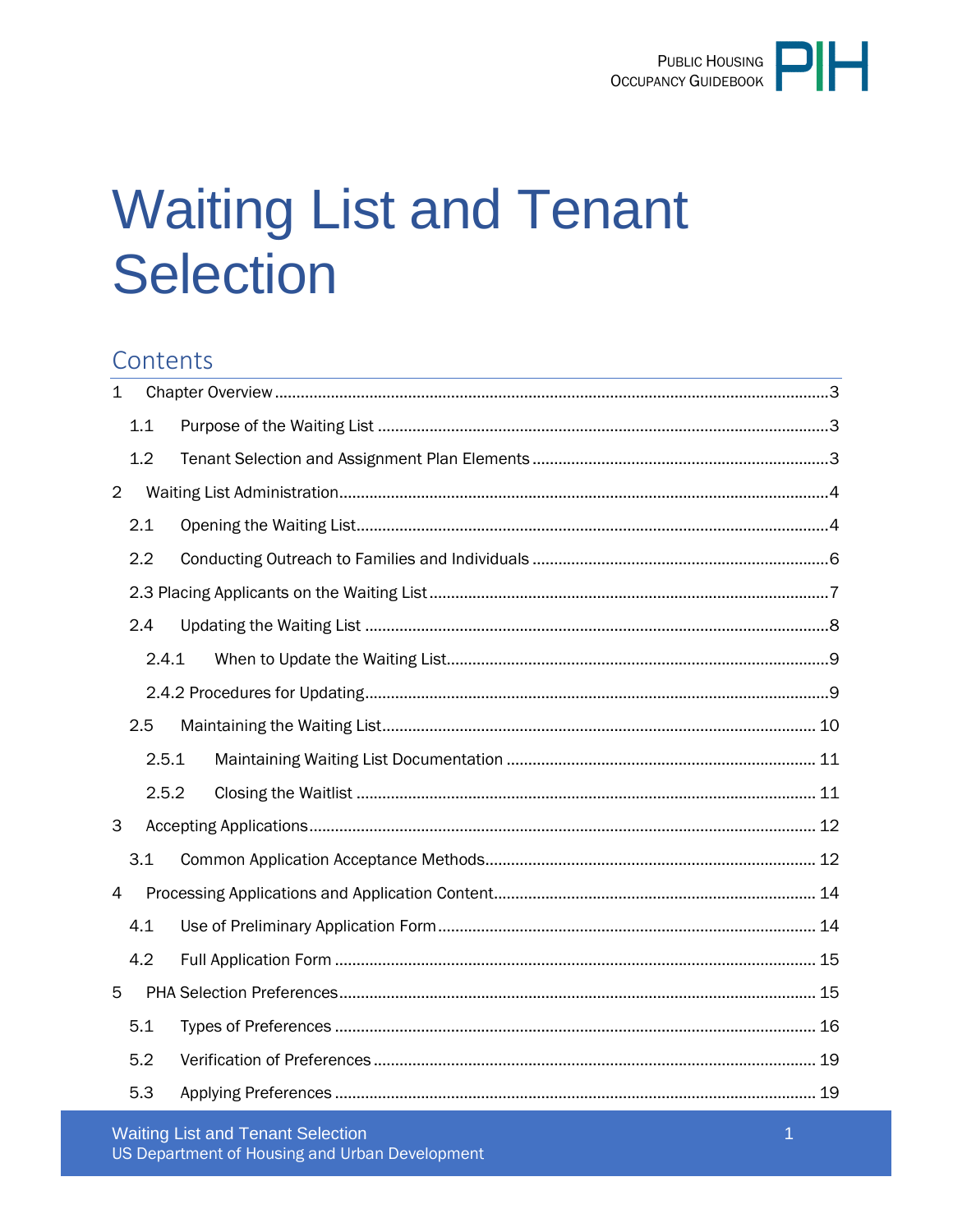# PUBLIC HOUSING OCCUPANCY GUIDEBOOK

| 6 |     |  |
|---|-----|--|
|   | 6.1 |  |
| 7 |     |  |
| 8 |     |  |
|   | 8.1 |  |
|   | 8.2 |  |
| 9 |     |  |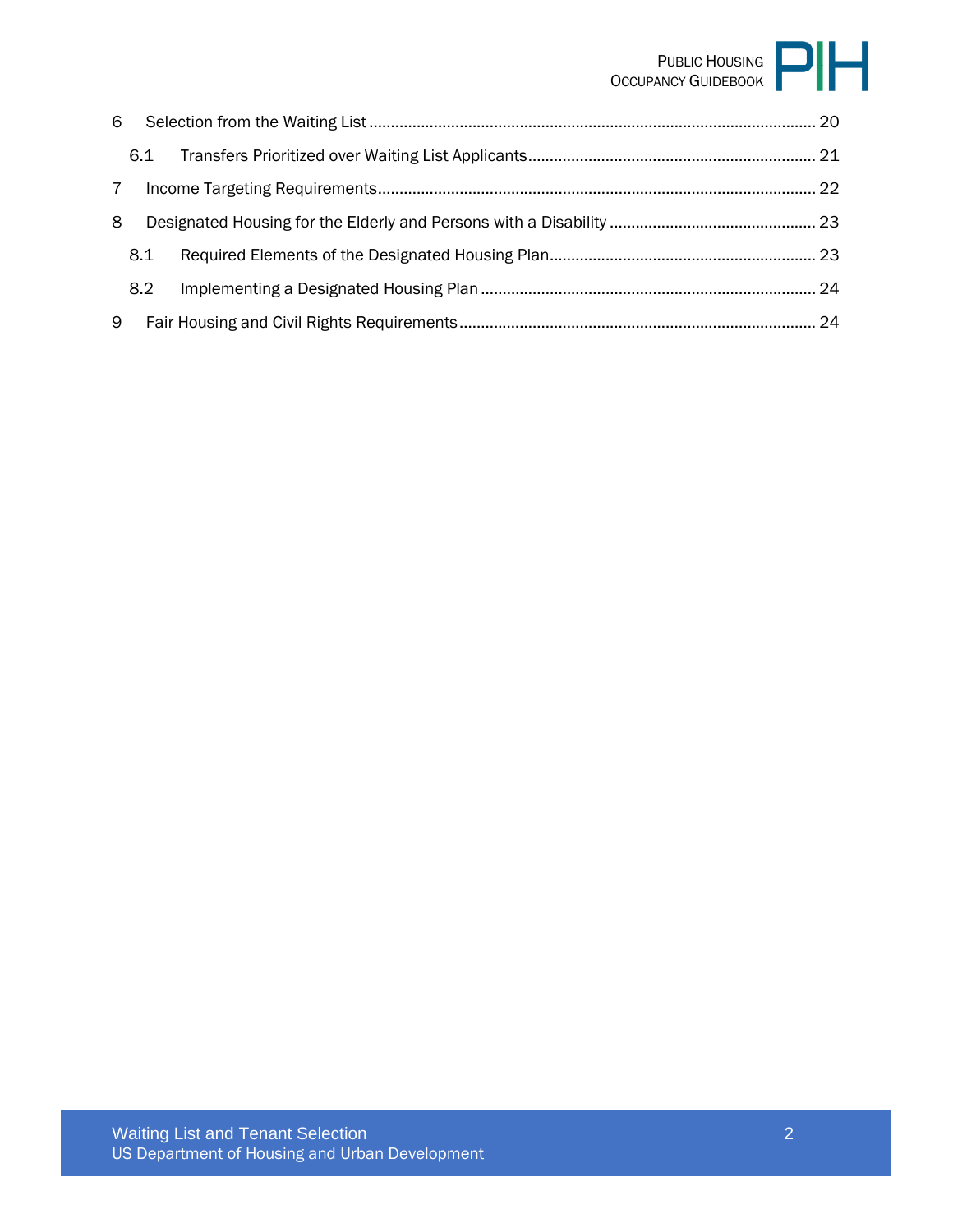

# <span id="page-2-0"></span>1 Chapter Overview

This chapter outlines the U.S. Department of Housing and Urban Development's (HUD) waiting list and tenant selection requirements for the Public Housing (PH) program and provides guidance to Public Housing Agencies (PHAs) in establishing additional criteria for updating and maintaining a waiting list. Maintaining an up-to-date and well-managed waiting list promotes fair and consistent treatment of families, ensures that families receive assistance as quickly as possible, assists PHAs in complying with their fair housing and civil rights requirements, and is a first step in helping the PHA maintain high leasing and occupancy rates.

## <span id="page-2-1"></span>1.1 Purpose of the Waiting List

The waiting list establishes the order in which housing offers are made to qualified applicants. It is also the mechanism used to implement a PHA's preference system. Setting up and maintaining the waiting list properly is essential to carrying out public housing admissions in accordance with HUD's civil rights and program regulations and the PHA's policies. Although the "waiting list" is referenced, there are multiple sub-lists based on unit sizes and types.

A well-organized waiting list is a source of data about need and demand for units by size, type and location. By analyzing trends of acceptance and refusal of unit offers, a PHA can tell which developments are considered most and least desirable by families with different characteristics. Waiting list data is also essential for several HUD applications such as demolition/disposition, voluntary conversion, Designated Housing and civil rights monitoring.

## <span id="page-2-2"></span>1.2 Tenant Selection and Assignment Plan Elements

The tenant selection and assignment plan (TSAP) incorporates written tenant selection policies and procedures developed by the PHA and is used to help ensure that tenants are selected for occupancy in accordance with HUD requirements and established PHA policies and preferences. The TSAP must be consistent with federal nondiscrimination and equal opportunity requirements.<sup>1</sup>

Each PHA's TSAP would need to address the following aspects of applicant selection and unit assignment:

- Whether the PHA will operate community-wide or site-based waiting lists or some combination of the two; Site-based waiting lists must be consistent with all applicable civil rights and fair housing laws and regulations, and a PHA must obtain approval from HUD in its PHA Plan process in order to use a site-based waiting list.<sup>2</sup>
- How the PHA determines which units to offer to an applicant when more than one unit of the right size and type is available for lease;
- The length of time an applicant is given to consider a unit offer;
- How many offers of housing an applicant may refuse without good cause before being dropped from the waiting list or dropped to the bottom of the waiting list;
- What is considered good cause for refusing a unit offer;

<sup>1</sup> 24 CFR § 5.105(a); 24 CFR part 1 (Title VI); 24 CFR part 8 (Section 504 of the Rehabilitation Act); 24 CFR part 100 (Fair Housing Act); 24 CFR part 146 (Age Discrimination Act); 28 CFR part 35 (Title II of the Americans with Disabilities Act). 2 24 CFR § 903.7(b)(2)(v)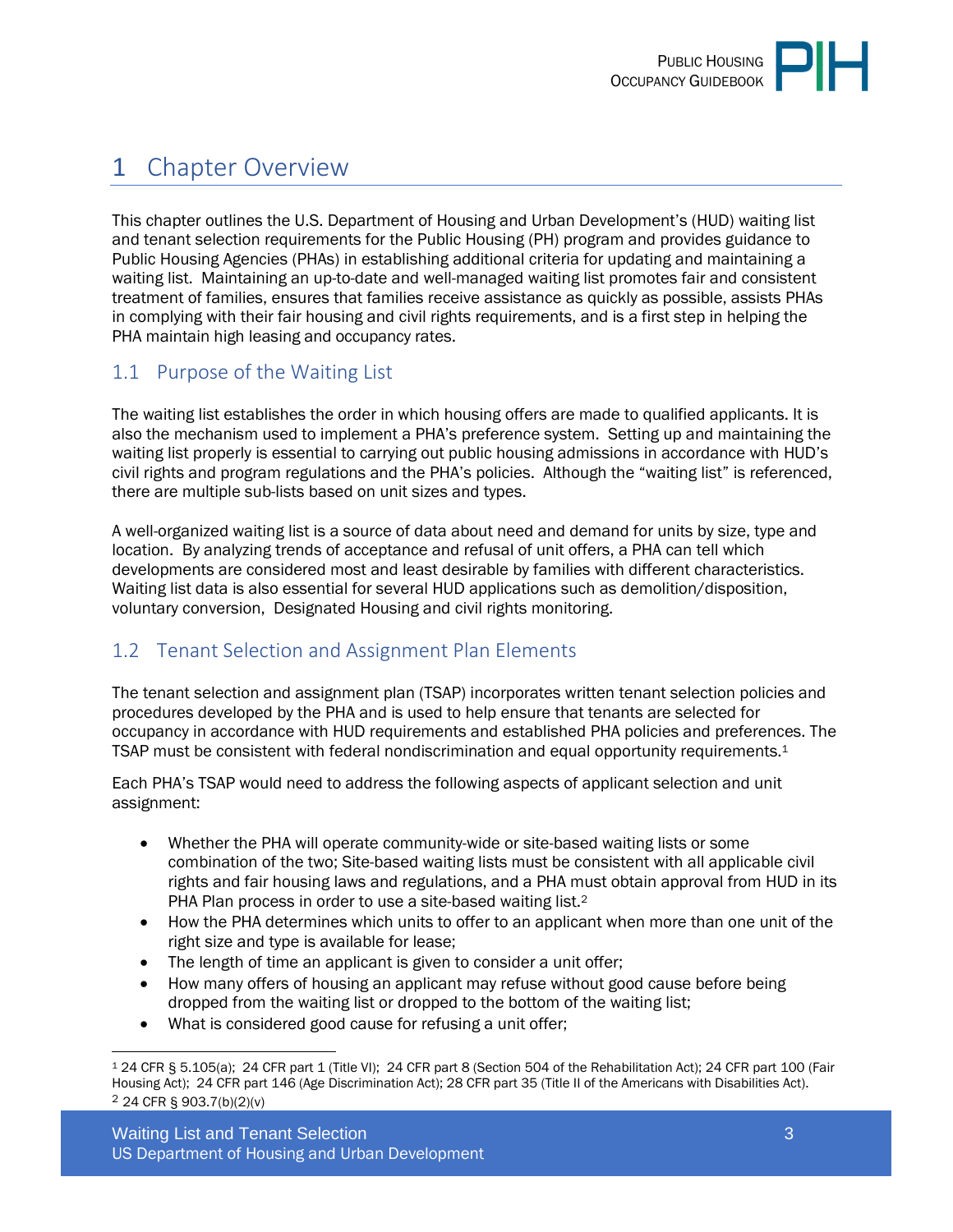

- How applicants may be removed from the waiting list;
- The circumstances that allow resident transfers to take priority over offers to applicants;
- Ensuring that accessible units are occupied by individuals with disabilities who need the accessibility features of the units in accordance with HUD's Section 504 requirements;3 and
- Ensuring that reasonable accommodations are offered to individuals with disabilities throughout the TSAP process, including for example, when individuals are removed from or reinstated on the waiting list.<sup>4</sup>

PHAs must ensure effective communication with applicants, beneficiaries, and members of the public in all aspects of public housing program administration, including admissions and initial occupancy for individuals with disabilities.5 Similarly, PHAs must ensure meaningful program access for persons with Limited English Proficiency (LEP).<sup>6</sup>

Any admissions preferences adopted by the PHA must be consistent with the TSAP and comply with HUD's nondiscrimination and equal opportunity requirements.<sup>7</sup> It is important that PHAs periodically review these policies to ensure that they are current and effectively support the PHAs' occupancy and leasing objectives.

# <span id="page-3-0"></span>2 Waiting List Administration

## <span id="page-3-1"></span>2.1 Opening the Waiting List

A PHA has flexibility to determine whether to keep the waiting list open indefinitely or whether to open the waiting list periodically for defined application periods to refresh the applicant pool, serve particular outreach and diversity objectives, market particular bedroom size units, developments, or neighborhoods, or meet other admissions objectives. PHAs are encouraged to make this determination only after careful analysis and consideration of all circumstances, including whether the length of the waiting list makes the wait for housing unreasonably long or whether there is a sufficient number of eligible applicants to ensure that new and turnover units are occupied as quickly as possible.

Any public notice announcing a waiting list opening and application procedure should be simple, direct, and clear but with sufficient detail to inform applicants of the date, time, method, and place applications can be obtained and submitted, how blank applications may be obtained (e.g. from what addresses, community sites, and websites), all methods by which applications will be accepted (e.g. in person, by phone, by fax, by email), a point of contact who can answer questions, any limitations on who may apply, and any other information the applicant may need to successfully submit the application. The notification process must also comply with HUD's fair housing requirements, such as adopting suitable means to ensure that the notice reaches eligible individuals with disabilities and those with limited English proficiency.<sup>8</sup> PH program regulations require that

<sup>3</sup> 24 CFR § 8.27 (Occupancy of accessible dwelling units)

<sup>4</sup> 24 CFR part 8; 28 CFR part 35

<sup>5</sup> 24 CFR § 8.6; 28 CFR part 35, Subpart E – Communications

<sup>6</sup> 72 Fed. Reg. 2732 (January 22, 2007)

<sup>7</sup> 24 CFR § 5.105(a); 24 CFR part 1 (Title VI); 24 CFR part 8 (Section 504 of the Rehabilitation Act); 24 CFR part 100 (Fair Housing Act); 24 CFR part 146 (Age Discrimination Act); 28 CFR part 35 (Title II of the Americans with Disabilities Act). <sup>8</sup> For additional details please see 24 CFR § 8.6 and the *Final Guidance to Federal Financial Assistance Recipients: Title VI Prohibition Against National Origin Discrimination Affecting Limited English Proficient Persons*, published on the Federal Register January 22, 2007 (72 FR 2732).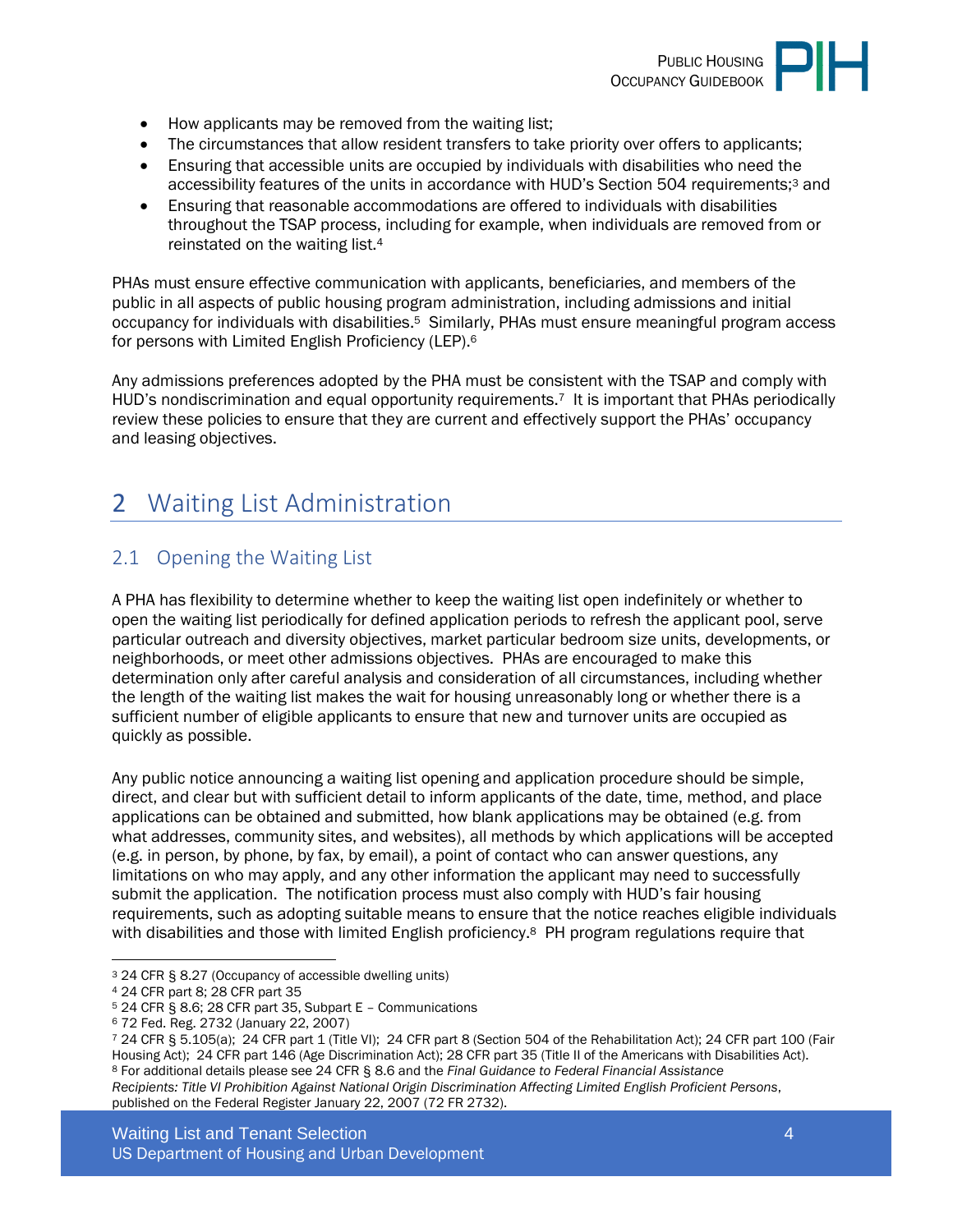

PHAs conduct affirmative outreach and marketing so that individuals of similar income levels in the housing market area have a like range of housing choices regardless of protected class.<sup>9</sup> To ensure that public notices broadly reach potential applicants in all communities throughout the housing market area, PHAs are encouraged to distribute public notices to local community-based organizations, such as social service agencies and religious institutions; distribute the notice online through the PHA's website or social media platforms and other online platforms for local housing news; and make use of any local newspapers of general circulation, minority media, and other suitable means.

To ensure that the process for opening a waiting list does not violate fair housing and civil rights requirements, PHAs need to consider how best to provide a meaningful opportunity for a broad range of applicants from all communities in the housing market area to apply, including individuals with disabilities, families with children, and those of differing racial and ethnic groups. Requiring that applications be picked up or submitted in person, may make it difficult for individuals with certain disabilities, those with family care responsibilities, or those who live in a different neighborhood to apply. Holding the waiting list open during a narrow window of time can operate as a similar barrier. Therefore, PHAs are encouraged to distribute and accept applications at multiple locations throughout the area and online. PHAs need to consider how long to hold open the waitlist so as to ensure that all potential applicants have a meaningful opportunity to apply (.e.g. 30 days).

PHAs also need to be mindful of equity and civil rights obligations when reopening waiting lists. PHAs can use various strategies to avoid application intake procedures that may disproportionately exclude protected class applicants or other underserved groups or cause a safety concern for the public and PHA staff. Offering only one central location to submit applications under such circumstances is not adequate. In addition, requiring applications to be picked up and/or submitted in person can function as a barrier, unjustifiably excluding potential applicants who cannot travel to the property because they have a disability, do not live in the neighborhood, have inflexible work schedules or caretaking responsibilities, or other reasons. Distributing and/or accepting applications only during a narrow window of time, such as one day or a few hours over several days, can operate similarly.

Broader application distribution and acceptance requirements can reduce disparities; especially given the ease of digital communication. Examples include making applications available on a PHA's website, distributing applications to community contacts throughout the market area, and accepting applications through a variety of methods, including in-person, mail, and email. PHAs may consider allowing applications to be picked-up and dropped off outside of regular business hours, including evenings and weekends; ideally at multiple locations. Distributing and accepting applications for longer periods of time will also afford a wider range of potential residents the opportunity to apply. Finally, placing applicants on a waiting list pursuant to lottery rather than by prioritizing those who are first to apply is similarly likely to yield a more diverse tenant body, particularly when there is very high demand for the property.

Clearly explaining how applicants may submit their applications and how applicants will be selected for placement on the waiting list is also key to ensuring equal opportunity, including clearly explaining the process for obtaining a reasonable accommodation in the application process. Periodically assessing whether application processing requirements are perpetuating segregation or

9 24 CFR § 964.30. See also 24 CFR § 200.610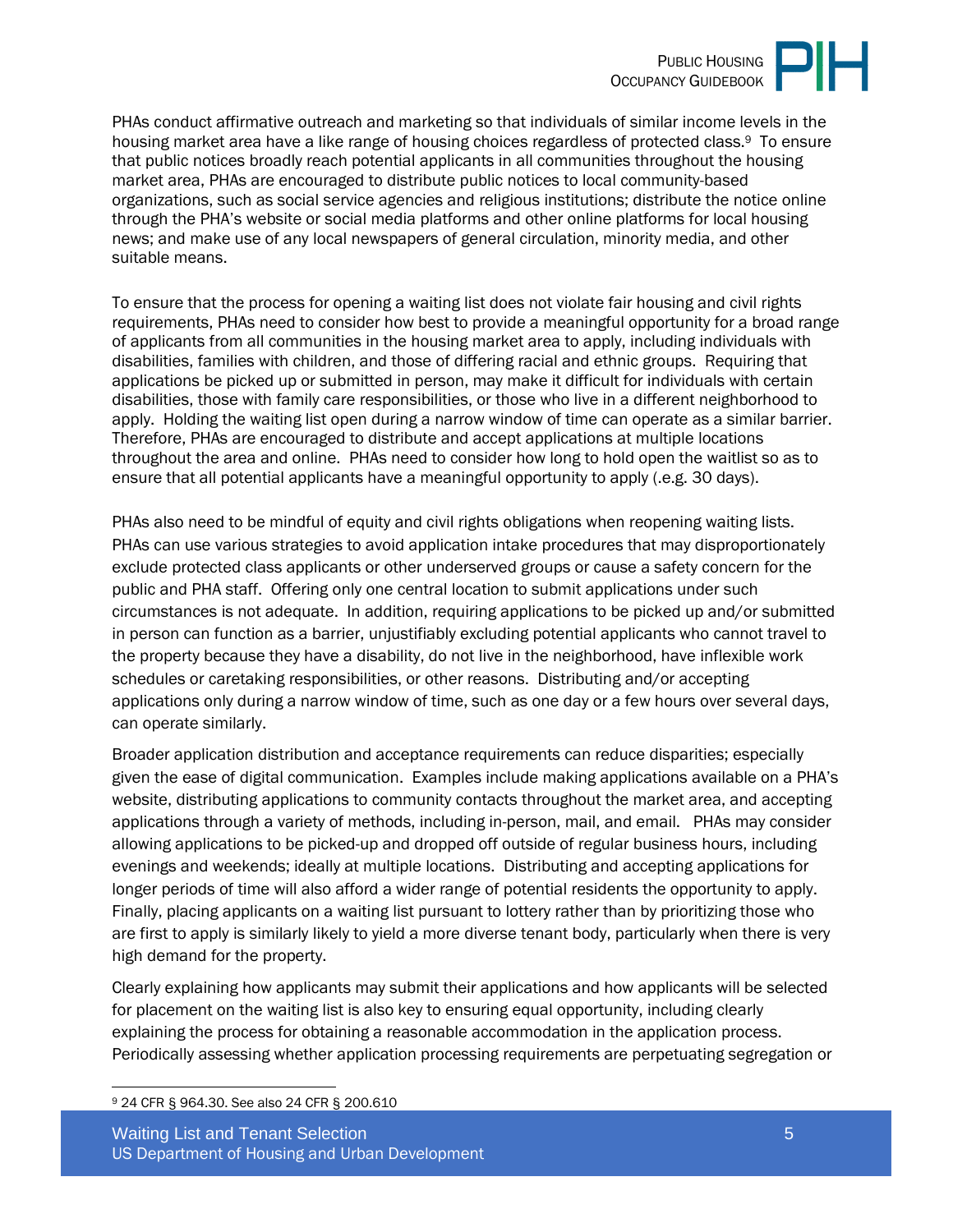

unjustifiably restricting access to housing opportunity can help ensure ongoing compliance with fair housing and civil rights requirements. This is especially true as technological advances change how housing-seekers find and engage with housing opportunities.

# <span id="page-5-0"></span>2.2 Conducting Outreach to Families and Individuals

The PHA must inform individuals in their housing market area of the availability of housing through various means of outreach.10 Outreach is also an opportunity to educate the local community about the PHA's programs. A PHA's waiting list plays an important role in determining a PHA's outreach needs: a waiting list that is not representative of the various demographics in the community in need of housing may be indicative of a need to adjust the PHA's outreach efforts to effectively reach those groups. For example, if twenty percent of the eligible population in the community is made up of elderly families, but only five (5) percent of the waiting list consists of elderly families, the PHA may want to redirect additional outreach activities towards elderly families.

PHAs should also consider whether a waiting list opening will be targeted to a specific group, such as when a PHA is opening a waiting list for a HUD-approved Designated Housing project. In such cases, the PHA may conduct outreach only to the special population group. Please note that targeting of a specific group must be consistent with the PHA's preferences, and site-specific waiting list requirements set out in its admissions and occupancy policies.11 Before a specific group is targeted, the preference must be included in the PHA's admissions and occupancy policies.<sup>12</sup> In cases where the PHA has been awarded funding by HUD for a specified category of families, the PHA does not have to establish a preference for the specified category. PHAs must ensure that any targeting is done consistent with fair housing and civil rights requirements. For example, ensuring that targeted outreach efforts extend into all neighborhoods within the housing market area can help promote compliance with these requirements.

PHAs operating programs that serve specific populations may also wish to conduct educational outreach to service-provision organizations, especially if the populations are hard-to-house populations. If a PHA partners with another organization to serve a specific population, the partnering organization can play a vital role in assisting the PHA in its outreach efforts, including any educational outreach.

To ensure a broad range of applicants, PHAs should consider issuing notifications of waiting list openings to local social service offices, homeless shelters, domestic violence shelters, and minority organizations, among others. PHAs should also think creatively when developing outreach efforts and consider using tools like social media sites, other websites, newsletters, and on-site visits. PHAs must advertise in other languages in accordance with the four factors described in HUD's LEP Guidance.<sup>13</sup>

PHAs must also reach out toindividuals with disabilities, including individuals with disabilities in institutions transitioning to community-based settings. When opening its PH waiting list, or in any other instance when the PHA engages in educational or other outreach about its programs, the PHA

 $10$   $\qquad \qquad$  § 964. Notice PIH 2012-34

<sup>11</sup> 24 CFR § 903.7(b)(2)

<sup>12</sup> 24 CFR § 960.206(b)(1)(iii)

<sup>13</sup> "Final Guidance to Federal Financial Assistance Recipients Regarding Title VI Prohibition Against National Origin Discrimination Affecting Limited English Proficient Persons," 72 FR 2732, 2740 (2007), *available at:* https://www.hud.gov/sites/documents/FINALLEP2007.PDF.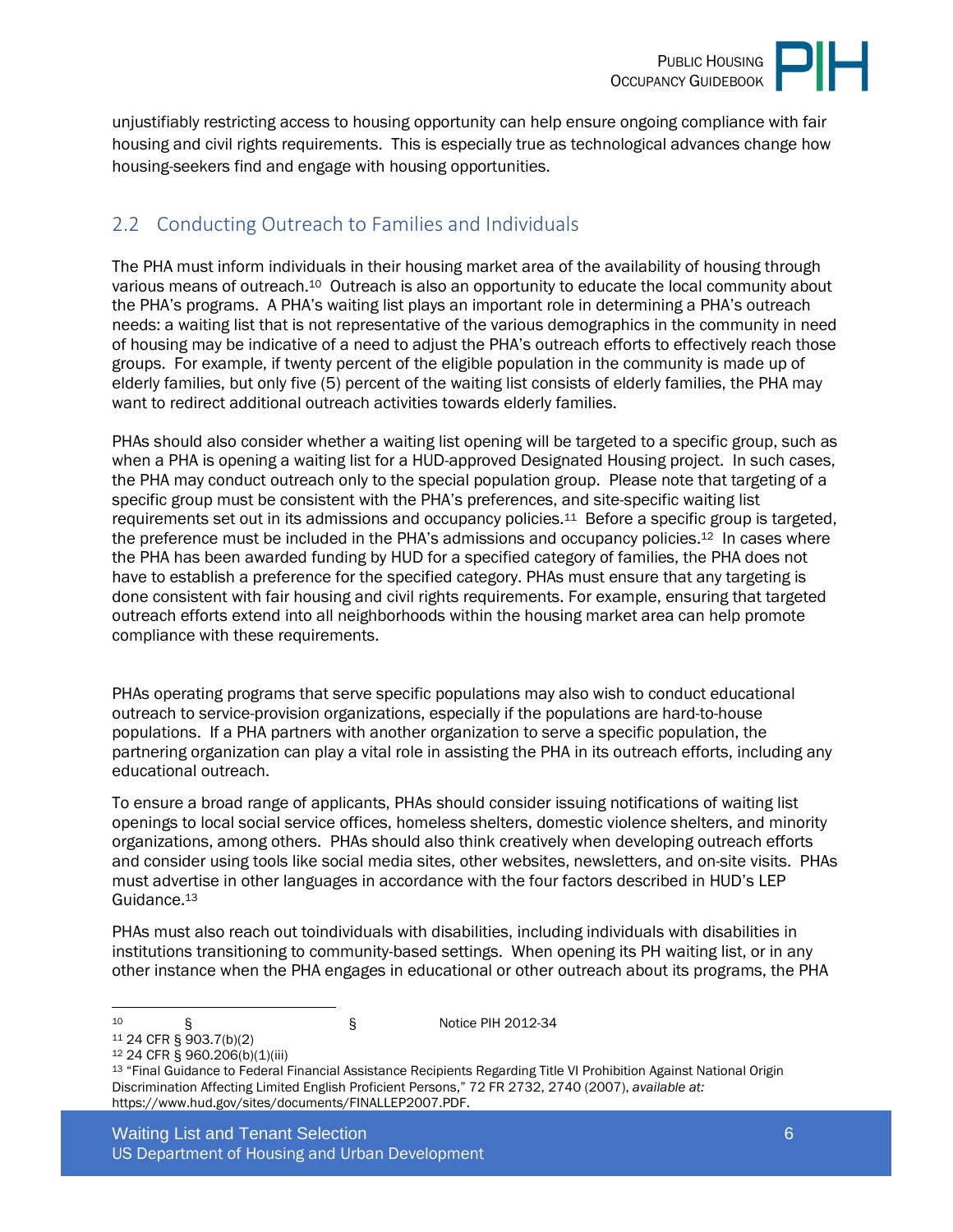

must ensure that the information, including information on the availability of accessible units, reaches the eligible individuals.14 PHAs may do this by targeting, for example, social service agencies, nursing homes, psychiatric hospitals, and other mental health facilities. PHAs may also contact state agencies that participate in the Money Follows the Person (MFP) program, Medicaid agencies, and other local partner agencies for a listing of institutions where the PHA can send outreach materials.

# <span id="page-6-0"></span>2.3 Placing Applicants on the Waiting List

PHAs may consider the use of a lottery or other random choice technique to select which applicants will be placed on the waiting list. In making this determination, PHAs should note that use of a lottery can help promote compliance with fair housing and civil rights requirements by ensuring that all applicants have an equal opportunity to be selected. A PHA must describe its prioritization system or whether it uses a lottery in its PHA plan and any public notice of a waiting list opening must clearly state that this system will be used to place applicants on the waiting list.<sup>15</sup>

The PHA may use a site-based or agency-wide waiting list for admission to its PH program, consistent with all applicable civil rights and fair housing laws and regulations and public housing program requirements. A PHA operating in multiple jurisdictions may use a separate waiting list for each county or municipality, but PHAs should be mindful that in areas where counties and municipalities are largely segregated this practice can present fair housing and civil rights concerns. If the PHA maintains separate waiting lists for its programs, the following additional rules apply:

- If the Housing Choice Voucher (HCV) waiting list is open when an applicant is placed on the waiting list for the PHA's Public Housing, project-based voucher, or moderate rehabilitation programs, the PHA must offer to place the applicant on its HCV waiting list; 16 or
- If the PHA's waiting list for its Public Housing, project-based voucher, or moderate rehabilitation programs is open when the applicant is placed on the HCV program waiting list, the PHA must offer to place the applicant on these other waiting lists as well, as long as the other programs include units suitable for the applicant.<sup>17</sup>

PHAs may also establish preferences and open the waiting list only to applicants who qualify for its preference(s). However, PHAs may not open the waiting list in this way if doing so would cause a residency preference to operate as a requirement, in other words, if housing cannot be obtained without residency. The PHA must base its preference system on local housing needs and priorities by using generally accepted data sources, such as a jurisdiction's Consolidated Plan, and preferences must be consistent with fair housing and civil rights laws.18 PHAs that use preferences to determine the order in which applicants will be placed on a waiting list must describe such preferences in their PHA plan, their admission and occupancy policies, and any public notice of the waiting list opening must clearly state the use of this procedure.Site-Based Waiting Lists

PHAs inform HUD of their intent to use site-based waiting lists (SBWL) – for particular developments or throughout their entire public and assisted housing inventory – through their Annual Plan. Under

Waiting List and Tenant Selection **7** *T* US Department of Housing and Urban Development

<sup>14</sup> Notice PIH 2012-34 <sup>15</sup> Notice PIH -2012-34 <sup>16</sup> 24 CFR § 982.205(a)(2)(i) <sup>17</sup> 24 CFR § 982.205(a)(2)(ii) 18 24 CFR § 960.206(a)(1); Notice PIH 2012-34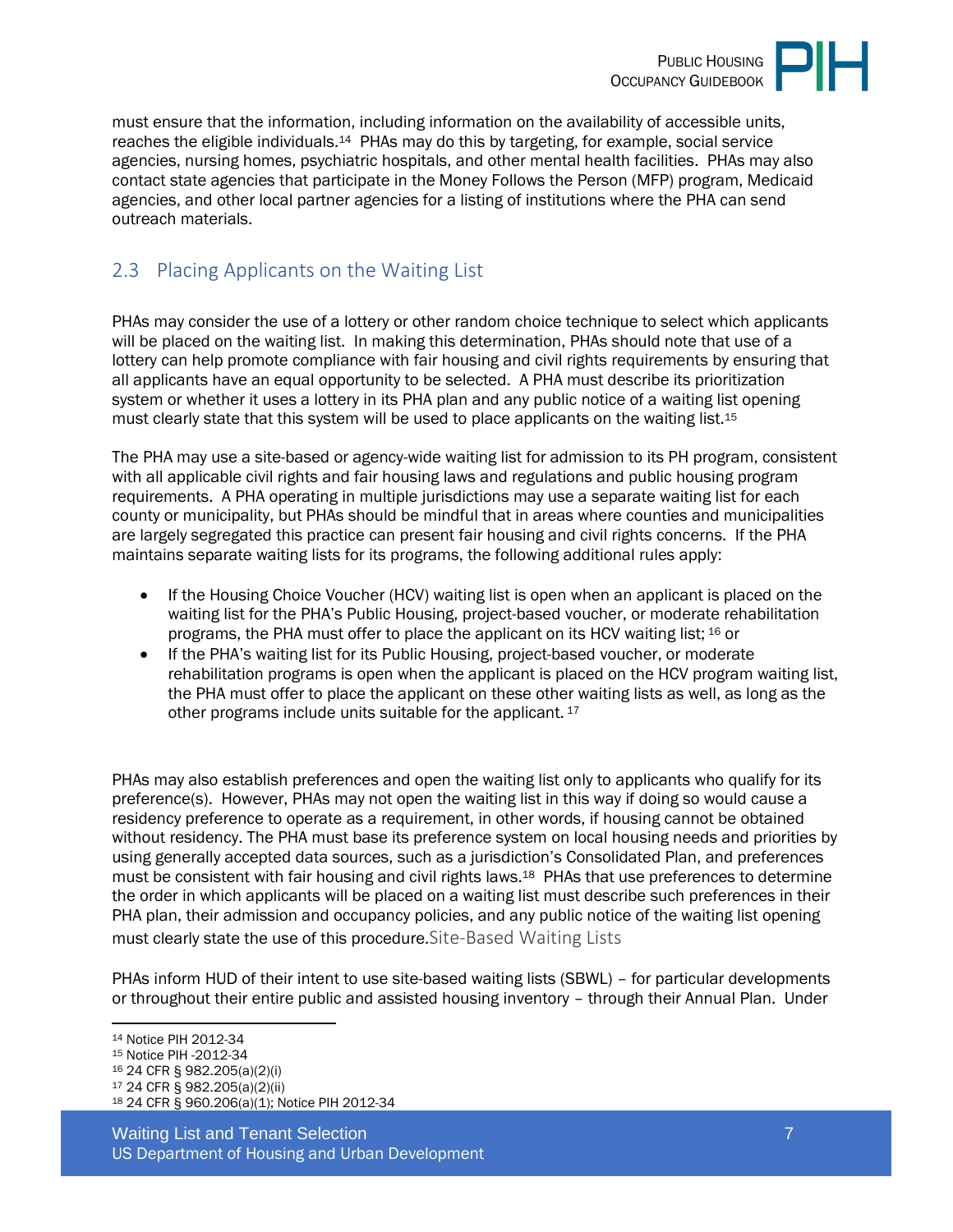

HUD's regulations, the PHA's Annual Plan must describe public housing resident or Housing Choice Voucher participant eligibility, screening, and selection policies and inform HUD of proposed changes.<sup>19</sup>

There are five conditions for the PHA to implement a site-based waiting list:

1. The PHA's accurate, complete, and timely submission of tenant characteristic data to HUD; 2. The PHA's full disclosure to each applicant of any option available concerning the selection of a development in which to reside – including basic information, such as location, occupancy, number of accessible units, amenities, transportation resources, and anticipated waiting time;

3. That the adoption of SBWLs would not violate any court order or settlement agreement, or be inconsistent with a pending HUD complaint;

4. Reasonable measures by the PHA to assure that adoption of SBWLs is consistent with affirmatively furthering fair housing, such as marketing; and

5. The PHA's prepares for a review of the SBWL policy for consistency with civil rights laws and certifications by (a) reviewing changes in racial, ethnic or disability-related tenant characteristics, (b) use of independent testers every three years to ensure against non-discriminatory implementation of the SBWL policy, as well as a pattern and practice of discrimination, (c) taking any steps to remedy problems that surface during the review, and (d) taking steps necessary to affirmatively further fair housing.<sup>20</sup>

HUD's review of the PHA's proposal to employ SBWLs includes compliance with civil rights related laws and certifications; consistency with remedial orders or agreements; consideration of allegations concerning civil rights related noncompliance; and PHA procedures to achieve consistency with affirmative fair housing marketing plans.21 HUD review and approval of a PHA's proposed use of SBWLs is accomplished through the Annual Plan or Substantial Significant Amendment process. Also, the Annual Plan process entails a public review process prior to the PHA's submission of Plan or Significant Amendment to HUD.

PHAs should be aware that adoption of a SBWL requires ongoing self-evaluation and notification to HUD of any proposed changes in the Annual Plan, as applicable. PHAs are also reminded, as part of the submission of the Annual Plan, to assess changes in racial, ethnic or disability-related tenant composition at each PHA site that may have occurred during the implementation of the site-based waiting list, based upon HUD's Multifamily Tenant Characteristics Systems (MTCS) occupancy data. These requirements are explained at  $\S 903.7(b)(2)(v)(A)$  and in the instructions to completion of the PHA Plan forms found at [https://www.hud.gov/program\\_offices/public\\_indian\\_housing/pha.](https://www.hud.gov/program_offices/public_indian_housing/pha)

## <span id="page-7-0"></span>2.4 Updating the Waiting List

Keeping an updated waiting list is important because it not only ensures that all applicants meet eligibility or tenant selection criteria, but it may also limit delays in leasing activities. Failure to keep the waiting list current may result in an increase of "no- shows" and ineligible determinations as information provided during the initial application process may become outdated or applicants may

20 24 CFR 903.7(b)(2)

21 24 CFR 903.7(b)(2)(iii)-(v)

<sup>&</sup>lt;sup>19</sup> The PHA Annual Plan "must describe the PHA's policies that government resident or tenant eligibility, selection and admission. This statement must describe any PHA admission preferences, and any occupancy policies that pertain to public housing units and housing units assisted under [Housing Choice Vouchers], as well as any unit assignment policies for public housing. This statement must include the following information … (2) Waiting List Procedures …. The statement must address any site-based waiting lists." 24 CFR 903.7(b).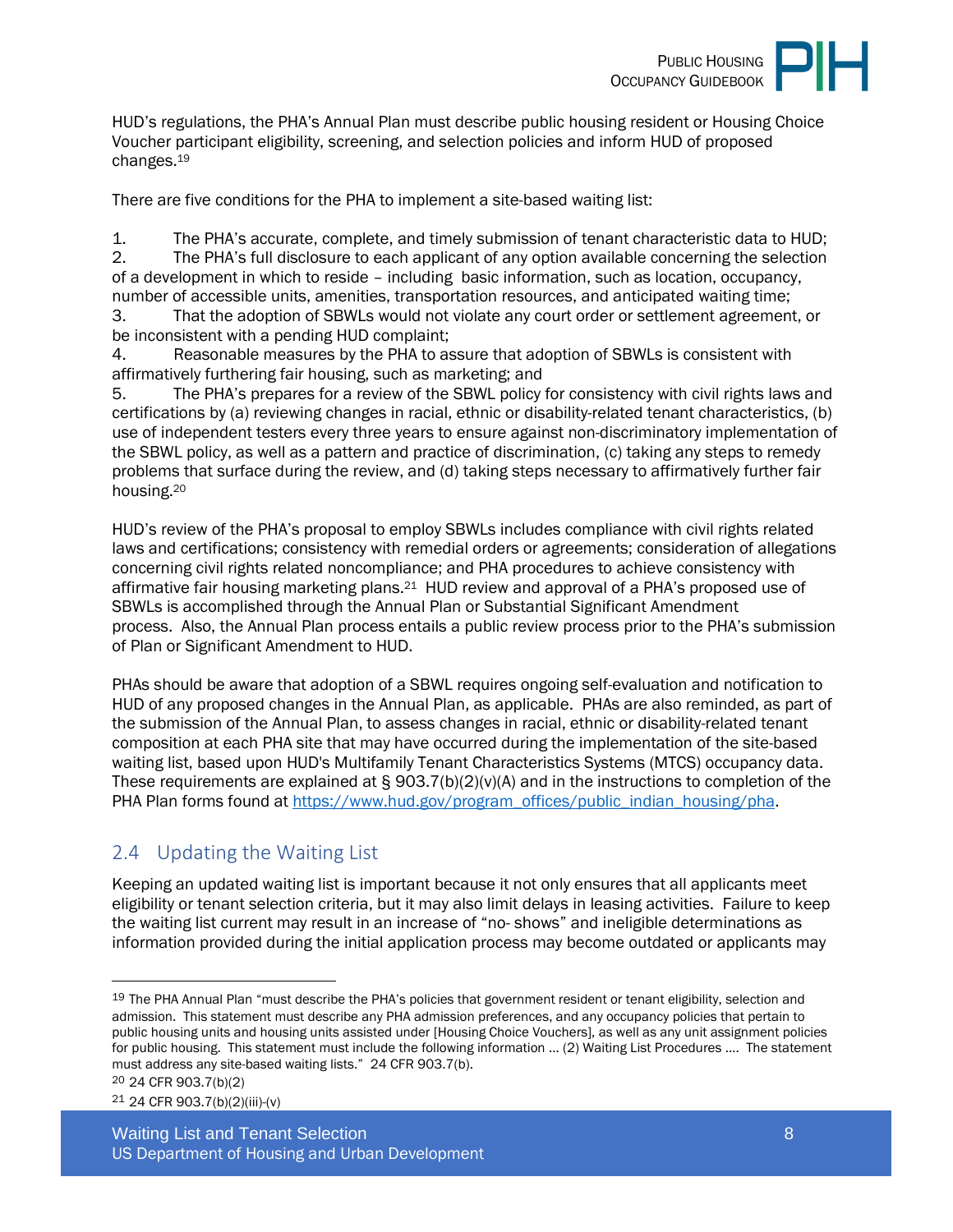

no longer be interested in assistance. Factors that may require applicants to update their applications include: family moves, changes in income, changes in family composition, or changes in circumstances affecting an applicant's preference status.

The ACOP states the PHA's policy on when an applicant may be removed from the waiting list. Prior to removing an applicant from a waiting list, PHAs are encouraged to contact an unresponsive applicant through all means available, which may include via mail, phone, email, and text message. If possible, PHAs should use a variety of means to contact a family from the waitlist, and give that family a reasonable period of time to respond with their interest so as to not inadvertently remove an applicant who remains interested but may have moved, changed their contact information, or otherwise are difficult to reach. Please note that an informal review under the PHA's grievance policy is not required for such actions, but reinstatement may be required if the failure to respond was related to a family member's disability or was on the basis or as a direct result of status as a victim of domestic violence, dating violence, sexual assault, or stalking, including an adverse factor resulting from such abuse.

#### <span id="page-8-0"></span>2.4.1 When to Update the Waiting List

PHAs may update waiting lists as they determine necessary. Determining when to update waiting lists may be based on factors such as:

- The timeframe in which the PHA can provide assistance to applicants If a PHA is selecting applicants from its waiting list who applied for assistance within the last twelve (12) months, it is most likely not cost-effective to update the waiting list. PHAs that use the lottery approach for accepting applications, as described above may not need to update their waiting lists if they limit the number of names to be drawn to a number which they can expect to select within a reasonable period, i.e. 12 to 24 months.
- The average number of families that need to be considered for a positive eligibility determination If the number of families that needs to be considered in order to identify an eligible family is becoming larger than is typical for the PHA, the PHA may want to consider updating its waiting list to remove families who are no longer interested in participating or who are no longer eligible to participate after confirming this information with the family.
- The length of the PHA's waiting list PHAs with long waiting lists may find that it is not cost- effective to update the entire waiting list. Instead, these PHAs may decide to update only those applicants who are likely to reach the top of the waiting list within the next twelve (12) months.
- The amount of staff and financial resources available to the PHA for this purpose Updating the waiting list can require significant staff time and resources, therefore, a good practice is to analyze the effort required to complete an update and plan the effort in a manner that balances updating the list and maintaining productivity in other areas.

#### <span id="page-8-1"></span>2.4.2 Procedures for Updating

HUD regulations do not describe specific procedures for updating a waiting list. Some PHAs begin the process of updating their waiting list using various communication methods requiring waiting list applicants to verify their continued interest and complete a new preliminary application providing all information needed for placement on the waiting list. Some smaller agencies require applicant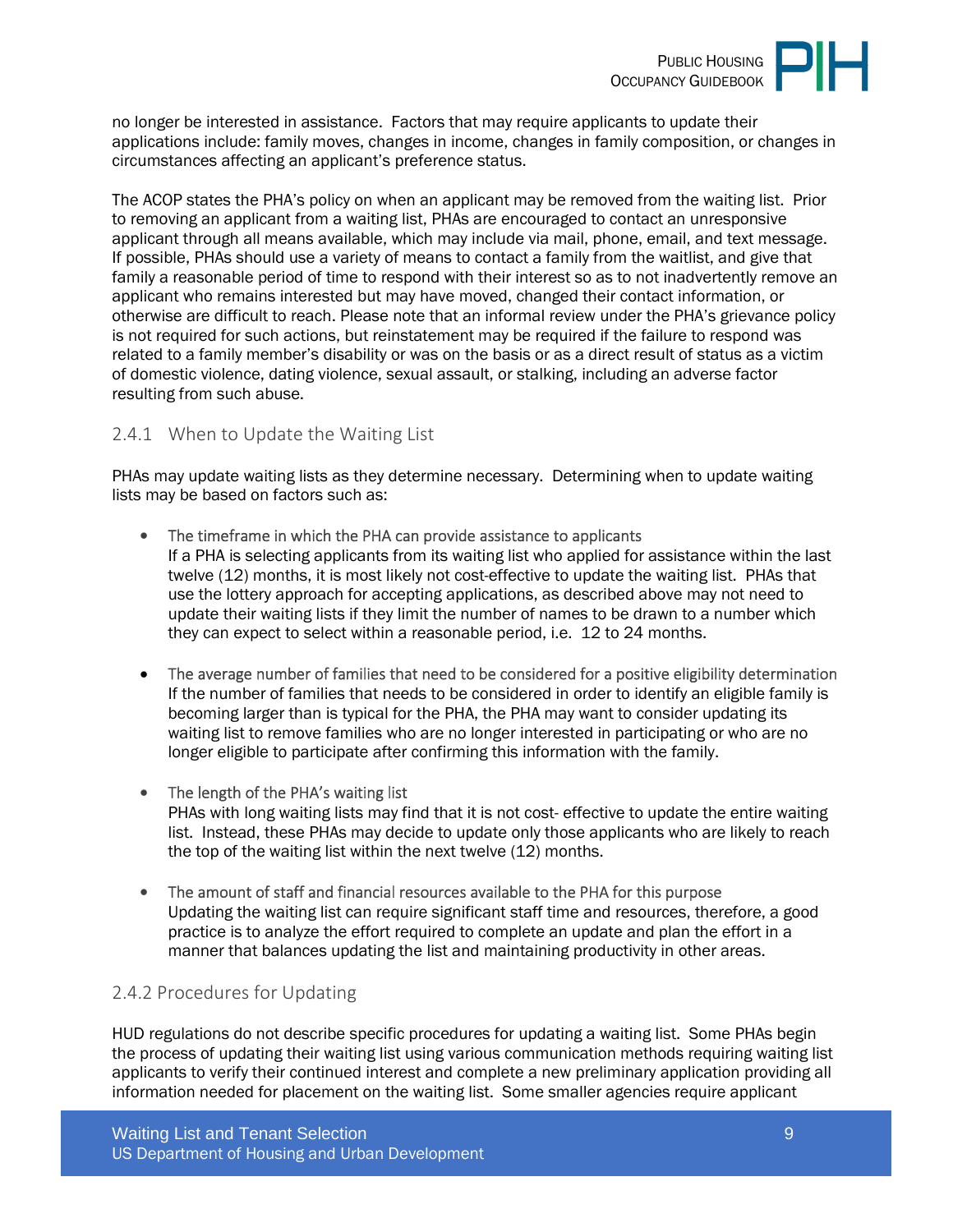

families to contact the PHA to express continued interest in the program at regular intervals, such as every six (6) months. Procedures for updating the waiting list vary from PHA to PHA. Whatever policy a PHA adopts will be described in the PHA's ACOP, including what will happen if the applicant does not submit the required information by the deadline. PHAs will make these policies clear to all applicants when they apply so they know what will be expected of them to stay on the waiting list. Practices requiring a fixed mailing address can pose barriers for individuals experiencing housing insecurity or homelessness, who may be most in need of assistance. PHAs are encouraged to consider soliciting from applicants their preferred method(s) of communication, which may include mail, phone, text message, email, or contact through a representative or service provider.

PHAs may establish a policy of removing applicants who fail to respond to the PHA's request for information or updates. Generally, if no response is received by the deadline, the applicant is removed from the waiting list. Carefully documenting the removal may help to prevent disputes. For example, some PHAs attach the original letter to the file with a note indicating the date and reason for removing the applicant from the waiting list. If the letter is returned because the addressee could not be located, the returned letter is also filed. The PHA must reinstate an applicant family to its former position on the waiting list if the family was removed from the waiting list due to the family's failure to respond to the PHA's request for information or updates and that failure was related to a family member's disability or was on the basis or as a direct result of status as a victim of domestic violence, dating violence, sexual assault, or stalking, including an adverse factor resulting from such abuse.<sup>22</sup>

## <span id="page-9-0"></span>2.5 Maintaining the Waiting List

HUD recommends that the waiting list contain sufficient information to allow the PHA to properly select families according to selection policies described in their ACOP, including the following information about each applicant:<sup>23</sup>

- Applicant name;
- Family unit size, i.e., the number of bedrooms for which the family qualifies;
- Date and time of application;
- Qualifications for any local preference;
- Racial or ethnic designation of the head of household;<sup>24</sup>
- Elderly families and families that include individual(s) with disabilities;
- Families who require mobility or hearing/vision accessible units, or other accessibility features; and
- Families with incomes below 30 % of Area Median Income (AMI).

Information concerning elderly families, families that include individuals with disabilities, and families with incomes below 30% of AMI need to be maintained as part of the waiting list data because PHAs are required to report that data in their PHA Annual Plan.25 A PHA may need additional information for waiting list management tasks. In order to manage income targeting

<sup>22</sup> See 24 CFR part 100, 24 CFR part 8; 28 CFR part 35; May 17, 2004 HUD/DOJ Joint Statement on Reasonable Accommodations; 24 CFR § 5.2005(b)(1) ); Notice PIH 2017-08, 7.1 7.2 , 7.3 (providing examples of adverse factors that may be a direct result of VAWA abuse).

<sup>23</sup> 24 CFR § 982.204

<sup>24</sup> 24 CFR § 1.6(b) and 24 CFR § 121 require the collection of information about race and ethnicity. Applicants should be asked to self-indentify. However, in the absence of self-identification information, other records (such as a prior application) or observation can be used to the extent practicable rather than failing to record the information. 25 24 CFR § 960.202(b) and § 903.7(a)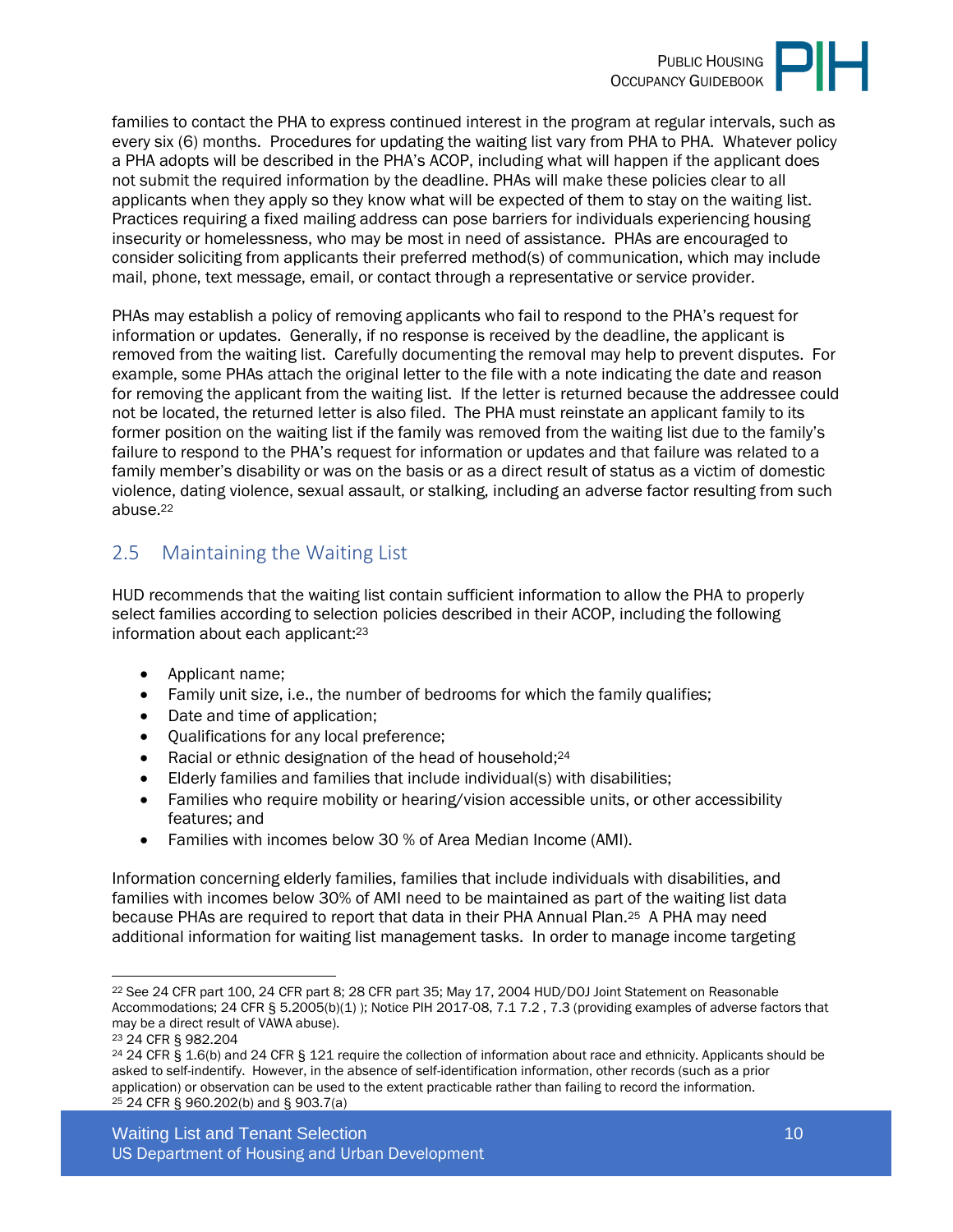

requirements, the PHA will need to know if the family appears to qualify as very low-income or extremely low-income.

PHAs may not take any of the following actions because an applicant has applied for, received, refused, or been refused other forms of Federal, state, or local housing assistance:

- Refusing to include the applicant on the PH program waiting list;
- Denying any preference for which the applicant is qualified;
- Changing the applicant's place on the waiting list based on preference, date and time of application, or other factors affecting selection under the PHA selection policy; or
- Removing the applicant from the waiting list.

A PHA may merge its PH waiting list with its waiting list(s) for admission to another assisted housing program, including a federal or local program. For example, a PHA can merge its HCV waiting list with its project-based voucher program, moderate rehabilitation program and/or public housing waiting list. When admitting an applicant family, admission for each federal program is subject to the federal regulations for that program.<sup>26</sup>

#### <span id="page-10-0"></span>2.5.1 Maintaining Waiting List Documentation

HUD encourages PHAs to incorporate requirements to maintain applicant and participant family data confidentially in the PHA's personnel policies. Failure to provide confidentiality to program applicants and families may have a negative impact on the PHA's ability to obtain full and accurate family information.

The PHA may create a waiting list applicant file to hold applications and any related correspondence and supporting documentation. PHAs are encouraged to consider using a standardized format to document all electronic, telephone and personal contacts with the applicant, including date, nature of the contact, and action taken. This documentation is important because it gives the PHA a permanent written record of actions taken which may affect the application, for example:

- Change in preference status;
- Changes in family size and composition;
- Change of address;
- Withdrawal from the waiting list; and
- Determination of ineligibility.

As eligible applicants are selected from the waiting list, determined eligible, and leased under the program, the applicant file then forms the basis of the participant file.

#### <span id="page-10-1"></span>2.5.2 Closing the Waitlist

PHAs are encouraged to consider closing the waiting list when they do not have sufficient available units to assist all applicants on the waiting list over a reasonable period of time. Although the PHA has the discretion to define what "a reasonable period of time" is, as a best practice, a reasonable waiting period is generally within twelve (12) to twenty-four (24) months. A PHA may also choose to close only a portion of its waiting list instead of the entire waiting list. For example, a PHA may

<sup>26</sup> 24 CFR § 982.205(a)(1)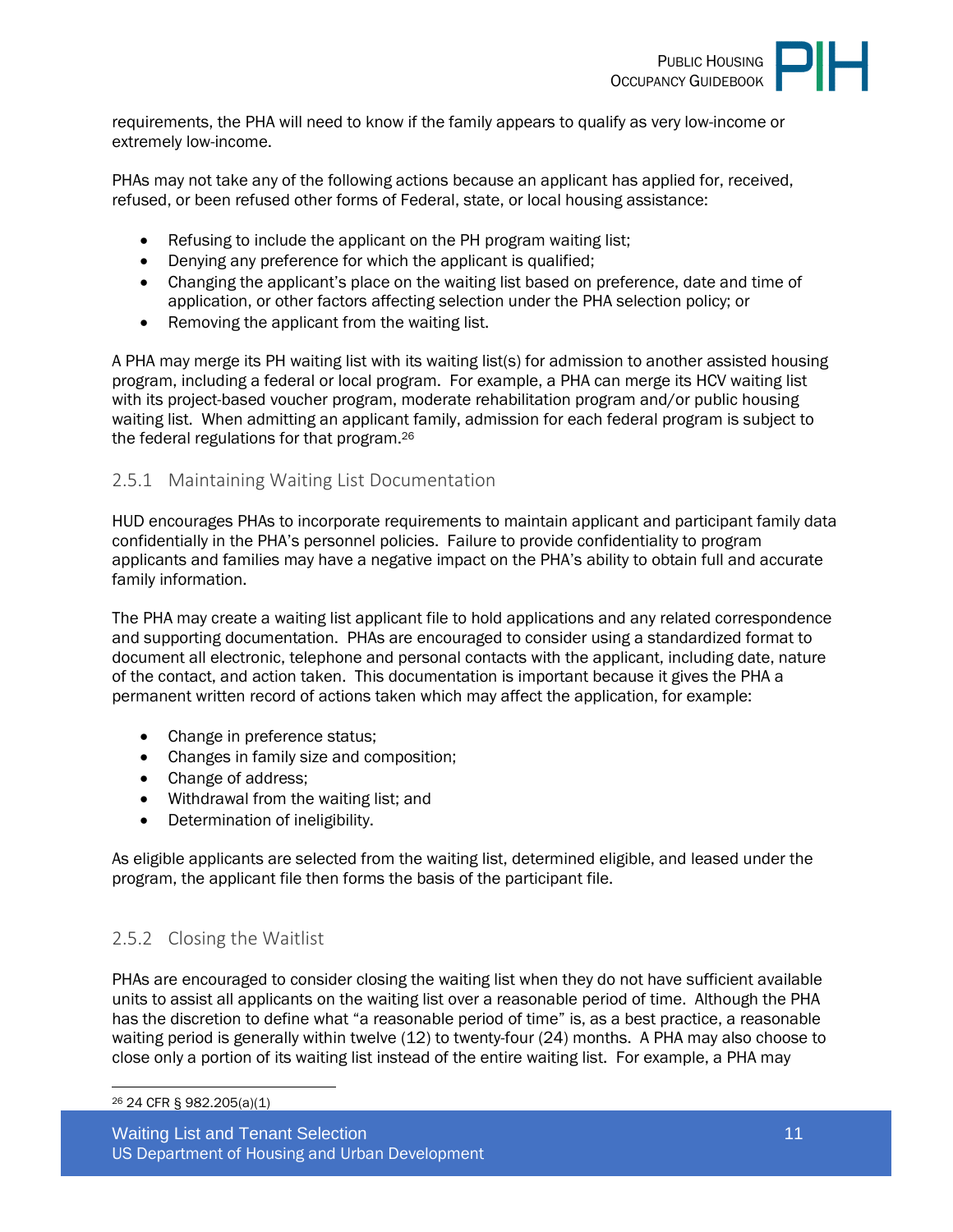

continue to receive applications from families qualifying for a specific local preference category, e.g. homeless families, while closing its waiting list to all other groups.<sup>27</sup> However, a PHA cannot open its wait list only to those who qualify for a residency preference as doing so has the effect of turning the residency preference into a requirement. Lastly, any PHA closing or opening of its waiting list must comply with fair housing and civil rights requirements.<sup>28</sup>

# <span id="page-11-0"></span>3 Accepting Applications

The PHA decides the method of accepting and processing applications. In making this decision, PHAs typically consider the following factors:

- Number of families expected to apply;
- Leasing rate and current and future availability of units;
- Size of the PH program;
- Number of applicants currently on the waiting list;
- Staff availability, workload, and other administrative constraints; and
- Applicable court orders, voluntary compliance agreements, or other mandatory directives.
- Barriers faced by potential applicants in the housing market area related to methods for application submission, e.g., ease of public transit to a site where applications are accepted.

PHAs will accept applications from all families wishing to apply when the waiting list is open. Even if it is apparent to staff that a particular family may be found ineligible, any family requesting an application when the list is open may be allowed to apply. If, in subsequent evaluations of the application, the household is found to be ineligible, the PHA must inform the family in writing of the reason for its ineligibility and of the family's right to request an informal review under the PHA's grievance policy.29 PHA's may conduct remote hearings for informal reviews. If the PHA would like to implement remote hearings, the PHA must update its grievance procedure policy as described in 24 CFR 966.52 to include provisions to allow for the use of mail, electronic mail, telephone, and video call, as appropriate.<sup>30</sup>

## <span id="page-11-1"></span>3.1 Common Application Acceptance Methods

The following list summarizes a variety of application acceptance methods commonly used by PHAs. HUD encourages PHAs to use multiple application acceptance methods in order to comply with their affirmative marketing and fair housing obligations. A PHA may be required to vary the means of application acceptance as a reasonable accommodation.

1. Online Applications

Accepting applications online may be a convenient acceptance method as applicants would be able to access applications from various electronic devices using the internet. In addition, it allows a PHA to gather applicant data automatically and populate the PHA's waiting list database. Generally, all required fields will need to be completed prior to application submission and acceptance. This will eliminate the need for additional notifications to be

Waiting List and Tenant Selection 12 and 12 and 12 and 12 and 12 and 12 and 12 and 12 and 12 and 12 and 12 and 12 and 12 and 12 and 12 and 12 and 12 and 12 and 12 and 12 and 12 and 12 and 12 and 12 and 12 and 12 and 12 and US Department of Housing and Urban Development

<sup>27</sup> PIH Notice 2013-15

<sup>28</sup> 24 CFR 960.206(b)(1)(i)

<sup>29</sup> 24 CFR § 960.208(a) 30 Notice PIH 2020-32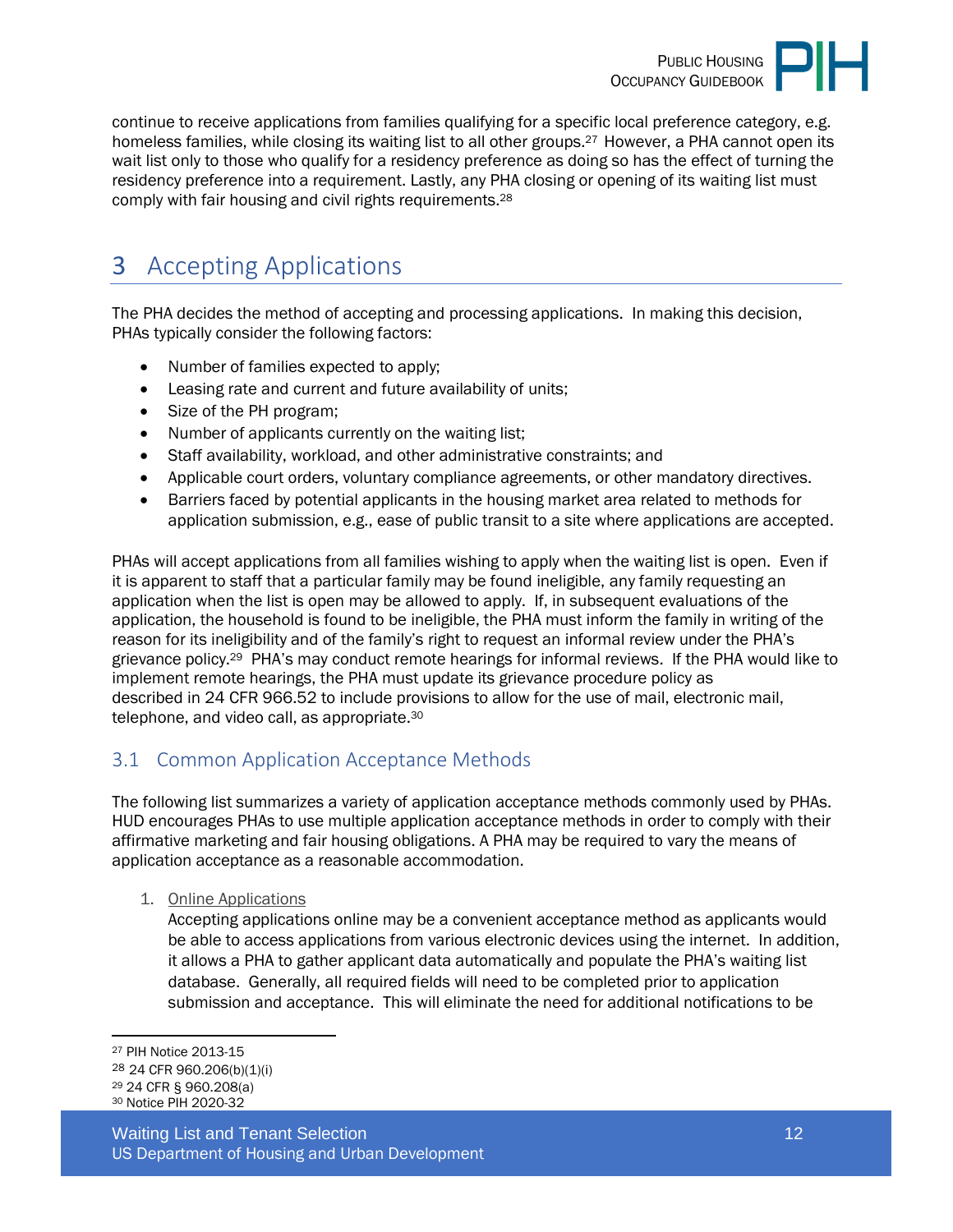provided to the applicant regarding their initial application status (accepted or rejected as incomplete). Online applications must be accessible to individuals who are blind or visually impaired and must be translated into other languages in accordance with the four factors described in HUD's LEP Guidance.31 If a PHA accepts online applications, accepting applications by other means as a reasonable accommodation is also required.32 For example, PHAs may assist with the completion of applications during home visits upon request.

#### 2. On-site Paper Applications

PHAs may consider accepting paper applications on-site during regular office hours either by appointment or on a walk-in basis. Accepting applications by appointment may eliminate long applicant lines and excessive waiting times, thereby promoting good customer service. Accepting applications by appointment may also be advisable in cases where staff are not available full-time to take applications or if there is an insufficient volume of applicants to warrant a full- time employee dedicated to this activity. If appointments are required, the PHA will ensure that enough appointment slots are available to accommodate everyone who wants to apply and add additional appointments if needed.

PHAs are encouraged to offer the option to schedule an appointment or drop off applications during early morning, evening, or weekend hours to accommodate applicants who may be unable to appear during regular business hours due to work obligations, inability to obtain child-care or transportation, or other hardship reasons. PHAs may also consider allowing applications to be dropped off at any time through a mail slot or collection box. In addition to accepting applications on-site, HUD encourages PHAs to designate alternative sites throughout the housing market area for applicants to pick up and submit applications for assistance (e.g., community centers, libraries, or service providers). PHAs may also establish one or more centralized application centers with shared staff from various PHAs.

A walk-in approach may work well if the PHA has enough staff to handle the demand and the demand is low enough to maintain an orderly office environment without requiring excessive wait times. Smaller PHAs may find taking paper applications on a walk-in basis particularly useful as there will generally only be a small number of applicants and they may be able to advise of missing/incomplete items at that time.

#### 3. Applications by Mail, Email, Online, and Fax

Instead or in addition to allowing applicants to apply in person, PHAs are encouraged to have applicants obtain applications and return the completed forms via mail, email, online (e.g. the PHA's website), or fax. These methods reduce barriers for applicants who have difficulty traveling to the PHA office because of a disability, work, or family care responsibilities, or because the family lives in another neighborhood within the PHA's market area, or is living out-of-state and interested in relocating to the PHA's area. It is ideal if a pre-application form is used and can be printed from the internet or picked up from various locations throughout the housing market area, such as libraries (see *Section 4- Processing Applications and Application Content*, below).

<sup>31</sup> "Final Guidance to Federal Financial Assistance Recipients Regarding Title VI Prohibition Against National Origin Discrimination Affecting Limited English Proficient Persons," 72 FR 2732, 2740 (2007), *available at:* https://www.hud.gov/sites/documents/FINALLEP2007.PDF. 32 24 CFR § 100.204(a)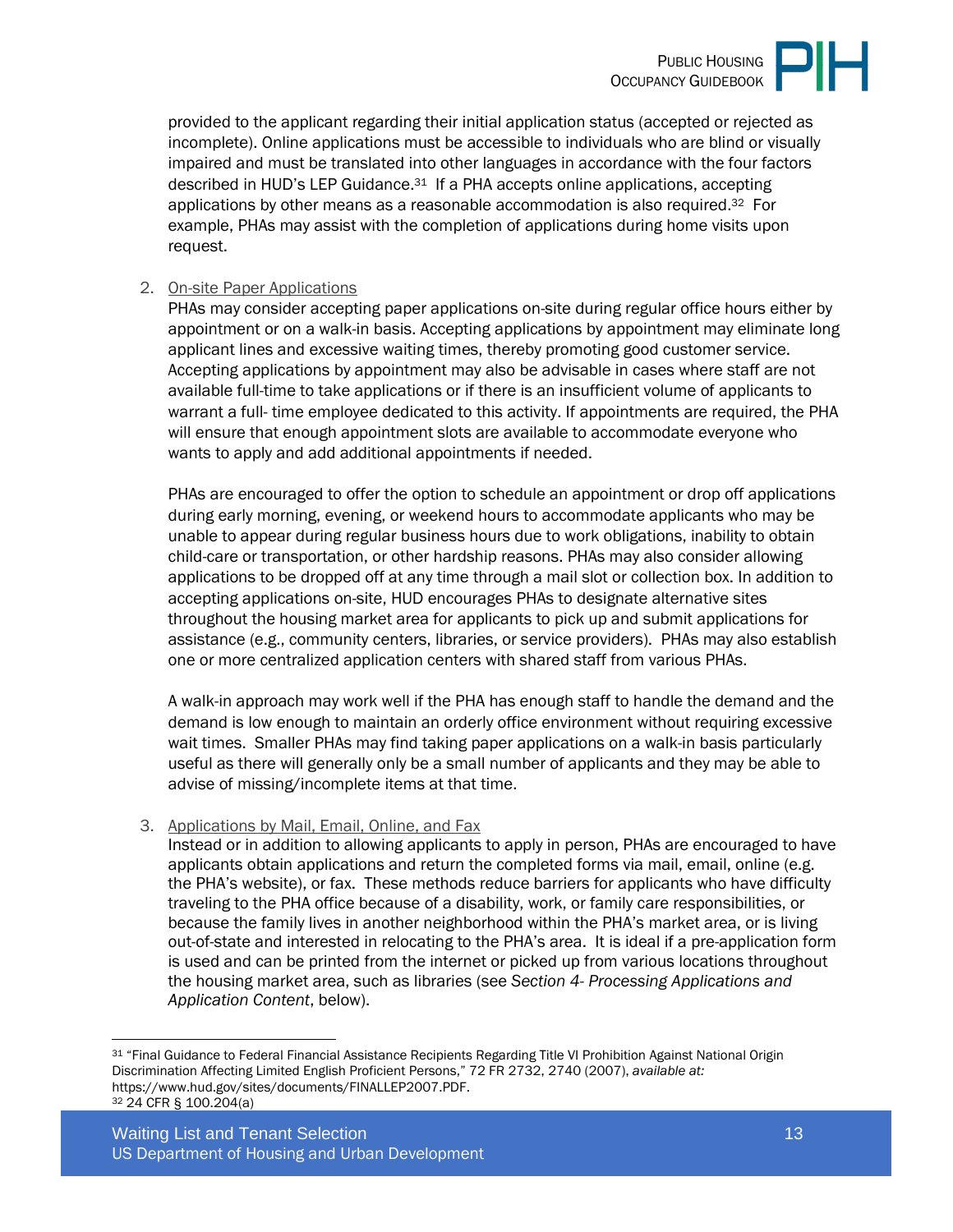While accepting applications by mail, email, online, or fax will limit staff time spent servicing walk-in applicants and scheduling and conducting applicant interviews, some PHAs prefer not to have applicants complete the full application form off-site because of the risk that questions may be interpreted or answered incorrectly. If a full application is mailed, followup phone calls or correspondence are often required to obtain additional information and to ascertain the accuracy of all entries on the application form prior to verification. PHAs may choose to design application forms that can be recognized by a computer and will automatically enter applicant information into a computer database, eliminating data entry by staff.

#### 4. Applications by Telephone

Through the installation of an interactive voice response system, PHAs may choose to accept applications by telephone. When applicants call in, the response system requests pertinent application information and confirms the information by repeating applicant responses in a synthesized human voice. The system virtually eliminates staff time associated with taking applications, except for special cases where the applicant needs to speak with a specialist. Staff may also need to follow up with applicants to clarify or confirm the accuracy of information provided. Another benefit is that the system can operate 24 hours a day. If such a system is not feasible, PHAs may still accept applications by telephone by assigning a staff person to take applicant information. If applications are taken in this way, the PHA will work to ensure that wait times are not unreasonable and no one is turned away because of an inability to get through. In addition, any system for accepting applications by telephone, whether through an automated system or by staff must be accessible for individuals with disabilities and provide meaningful access for individuals with Limited English Proficiency (LEP) (e.g. by providing a TTY or video relay service for individuals who are deaf, and using an interpreter phone service for LEP individuals).<sup>33</sup>

# <span id="page-13-0"></span>4 Processing Applications and Application Content

HUD generally does not mandate the format or content for a public housing application or the method for processing applications, except that public housing applications must be provided in accessible formats to individuals with disabilities, and must be translated into other languages in accordance with the four factors described in HUD's LEP Guidance.34 Families wishing to participate in the program will complete an application according to the method required by the PHA.

## <span id="page-13-1"></span>4.1 Use of Preliminary Application Form

Many PHAs opt to have applicants complete a streamlined, abbreviated pre-application form as the first step in the application process. The pre-application collects only the information that is required for placement of the family on the waiting list and may include the name and address, family unit size, date and time of application, qualifications for any local preference, racial or ethnic designation of the head of household, elderly status, disability status, whether the family requires a designated accessible mobility or vision/hearing unit or unit with accessibility features, and income. In addition,

<sup>33</sup> 24 CFR § 8.6; 28 CFR § 35.161; 72 Fed. Reg. 2732 (January 22, 2007)

<sup>34 &</sup>quot;Final Guidance to Federal Financial Assistance Recipients Regarding Title VI Prohibition Against National Origin Discrimination Affecting Limited English Proficient Persons," 72 FR 2732, 2740 (2007), *available at:* https://www.hud.gov/sites/documents/FINALLEP2007.PDF.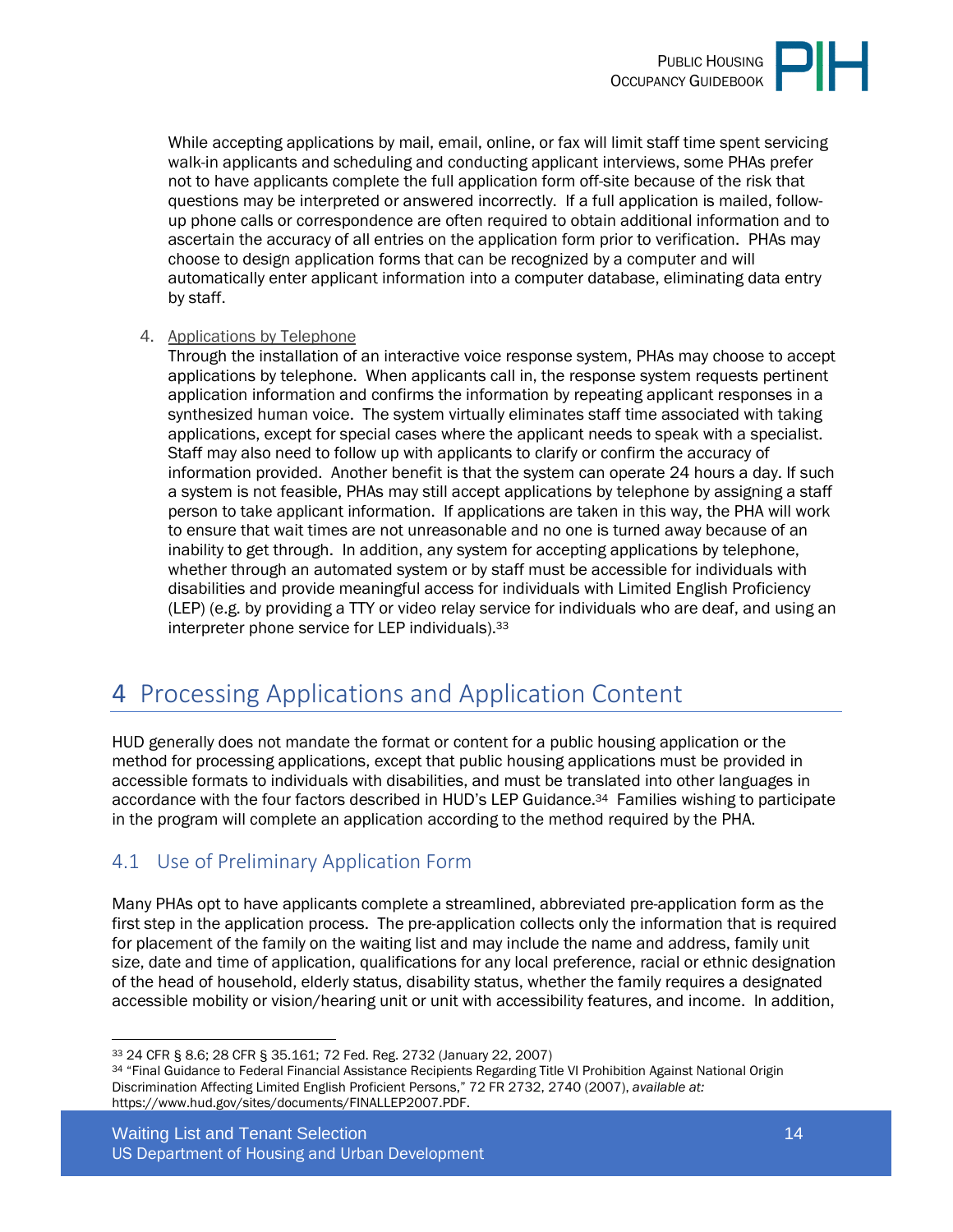

the pre-application may inquire about an estimate of annual income to comply with the PHA plan and income-targeting requirements. (See *Section 7 - Income Targeting Requirements, below*.)

#### <span id="page-14-0"></span>4.2 Full Application Form

PHAs with no waiting list or a very short waiting list may opt to skip the pre-application and use only a full application form. While the pre-application is optional, all applicants will need to complete a full application. The full application may include the following:

- Information necessary to compute the family's annual income. This includes identification of all sources of income and how amounts are paid (annually, bi-annually, quarterly, monthly, bimonthly, bi-weekly, weekly, etc.) and all assets and anticipated income from assets;
- Information necessary to determine allowances and adjusted income. This includes information related to the number of dependents, type of family (elderly or disabled), and any childcare expenses, medical expenses (elderly and disabled families only), or disability assistance expenses;
- Information to determine family composition and family unit size requirements;
- Information related to qualification and verification of preferences;
- Name and address of current and previous landlord;
- Identification of persons with disabilities and special housing needs, including whether the family requires a designated accessible mobility or vision/hearing unit, or unit with other accessibility features;
- Information on previous evictions from federally assisted housing;
- Information on convictions that would render the applicant ineligible for the housing and any relevant mitigating information;<sup>35</sup>
- Information on sex offender registration requirements for any household member;
- Information on any other screening required by PHA policy;
- Statistical information for reporting/tracking purposes, such as race, ethnicity, household size, housing status (data on race,ethnicity, religion, sex, national origin, age, disability, and family characteristics is required by regulation to be collected); and
- A certification that the information provided is accurate and complete.

# <span id="page-14-1"></span>5 PHA Selection Preferences

The PHA may establish a system of local preferences for the selection of families admitted to the Public Housing program. PHA selection preferences will be described in the ACOP. Any system of local preferences must be consistent with the PHA's Annual Plan and the Consolidated Plan under which the local PHA jurisdiction is covered.<sup>36</sup> In addition, the preference system must be based on local housing needs and priorities, as determined by the PHA.<sup>37</sup> In determining such needs and

<sup>35</sup> Notice PIH 2015-19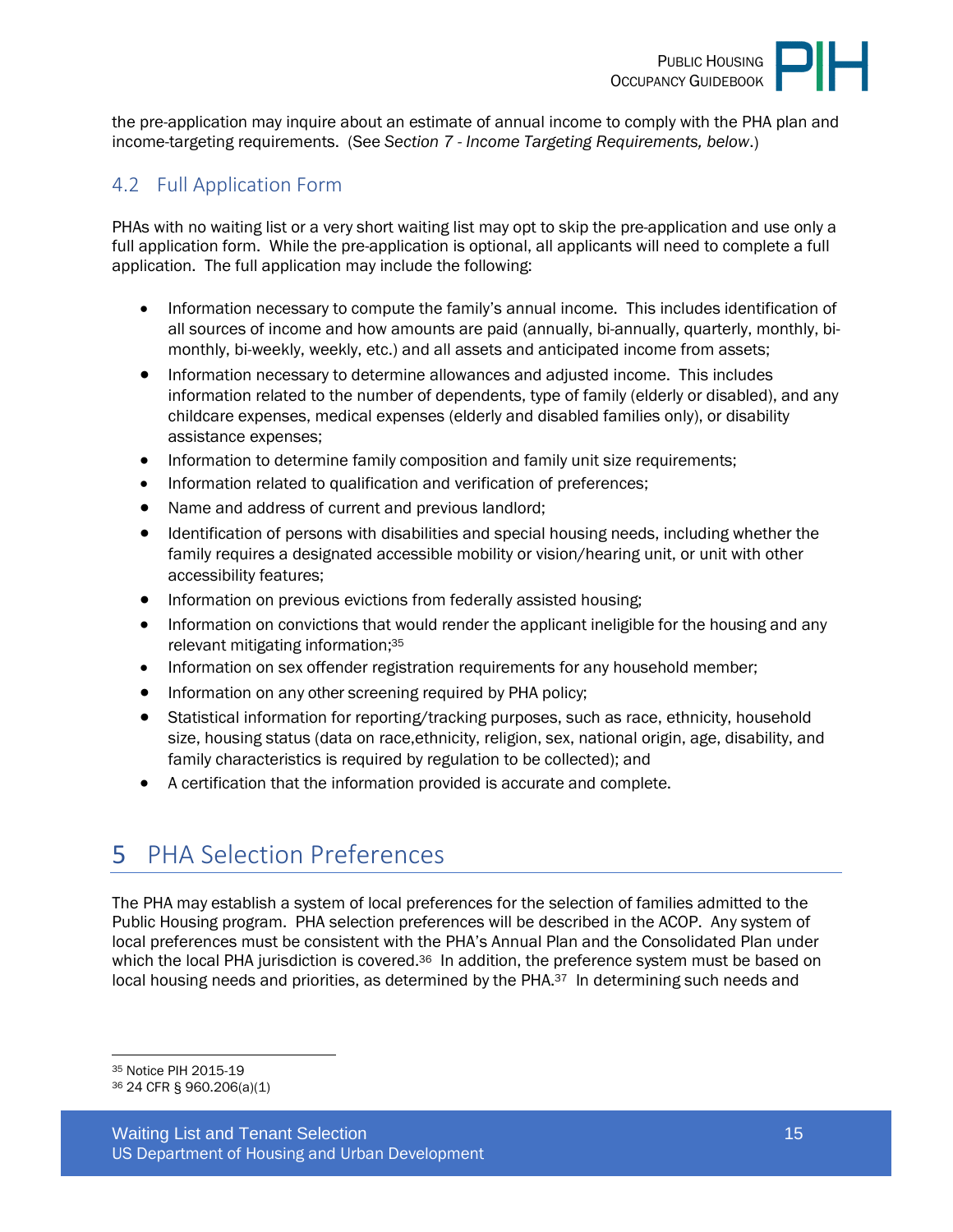

priorities, the PHA must use generally accepted data sources and consider public comment on the proposed PHA Annual Plan and the Consolidated Plan.<sup>38</sup>

Preferences are only used to establish the order of applicants on the waiting list. They do not impact eligibility for applicants who are otherwise ineligible, nor do they change the right of a PHA to adopt and enforce tenant screening criteria. The PHA may not deny an eligible applicant family based on a failure to meet the requirements of a local preference. In addition, the PHA cannot provide a local preference for families who agree to participate in the family self-sufficiency program or adopt a preference for selection of higher income families over low-income families.<sup>39</sup>

If a PHA wishes to change the current preference system in place, they are required at a minimum to update the ACOP and publicize and post copies of any newly adopted and implemented tenant selection policies.<sup>40</sup> Changes to the preference system must also conform to the Consolidated Plan for the PHA's jurisdiction.<sup>41</sup> The PHA may also be required to update the PHA Annual Plan based on whether or not the changes to the current preference system constitute a "significant amendment" to or "substantial deviation" from the PHA Plan. If the change to a PHA's preference system is considered a significant amendment, the PHA is subject to requirements for consultation and period for public comment under the PHA Plan.<sup>42</sup>

PHAs must explain each preference to applicants and provide them with the opportunity to claim a preference prior to application submission.<sup>43</sup> However, the PHA may limit the number of applicants that may qualify for any local preference.<sup>44</sup> For applicants on the waiting list with the same preference status, the PHA may select among applicants using the date and time of submission or using either a lottery or other random selection method.

## <span id="page-15-0"></span>5.1 Types of Preferences

Below are examples of various types of local preferences that a PHA may, but is not required to establish based on local housing needs and priorities. Prior to adopting any preferences, the PHA must include such preferences in an approved PHA Plan. The PHA also must inform all applicants about available preferences and give applicants an opportunity to show that they qualify for available preferences.<sup>45</sup>

1. Residency Preference

Residency requirements are prohibited. However, a PHA can submit a residency preference to HUD for approval for applicants who are working in or have been notified that they are hired to work in the locality as well as to applicants currently living in the PHA's jurisdiction.<sup>46</sup> Eligibility for this preference may not be based on the length of time the applicant has lived or worked in the area.<sup>47</sup> For example, a family that arrived in town yesterday qualifies as a resident if they do not live somewhere else. Graduates or participants of a program that

 24 CFR § 960.206(a)(4) 24 CFR § 960.206(a)(2) 24 CFR § 920.206(a)(1) and (4) 24 CFR § 960.206(b)(1)(v) 24 CFR § 960.206(b)(1)(iv)

Waiting List and Tenant Selection 16 November 2014 16 November 2014 16 US Department of Housing and Urban Development

<sup>39</sup> 24 CFR § 960.206(a)(2); 24 CFR § 903.2(a)(2) <sup>40</sup> 24 CFR § 960.202(c)(2)

<sup>41</sup> 24 CFR § 960.206(a)(1)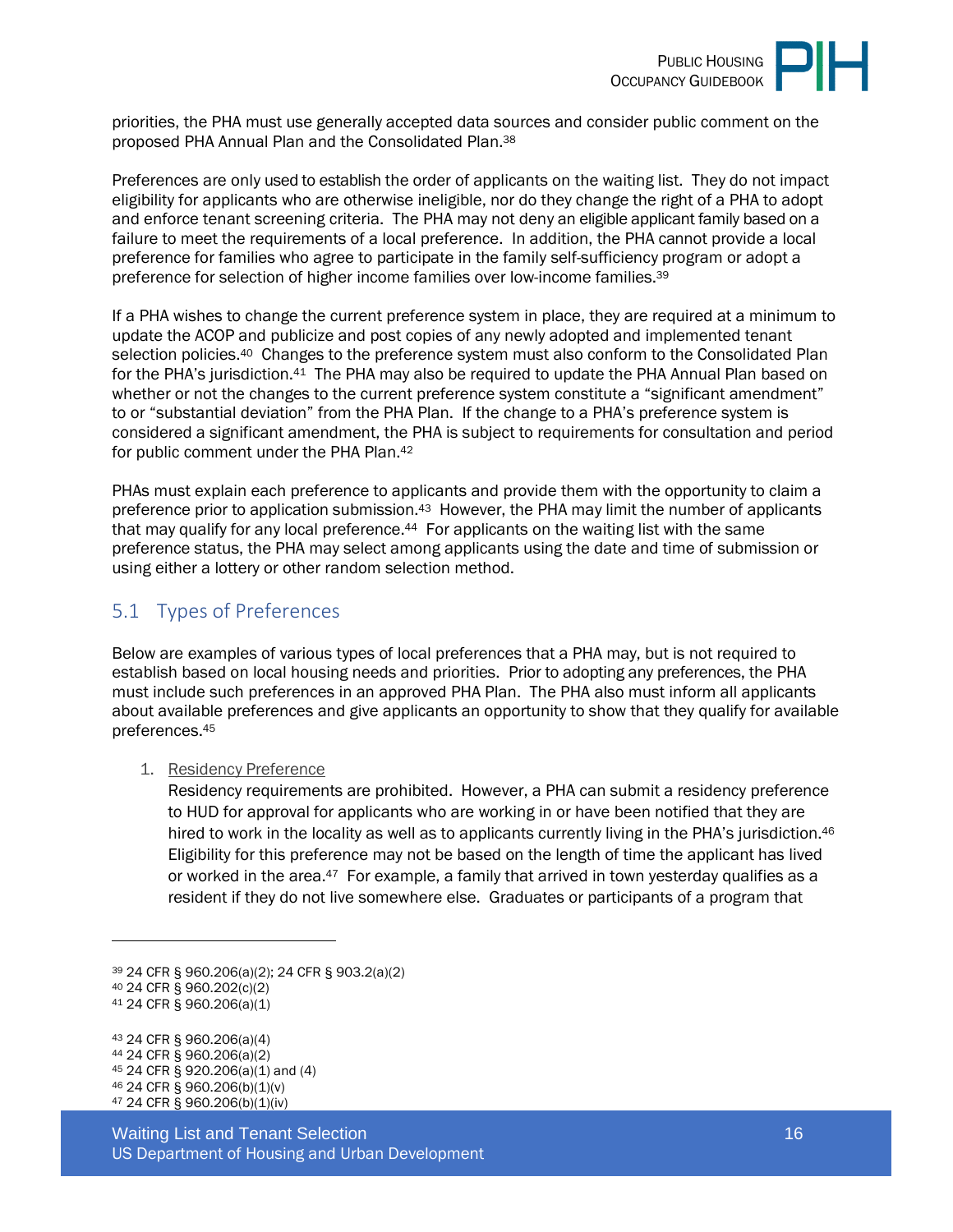offers training for the local job market may qualify for this preference. An equal preference must be given to anyone who lives or works in the preference area. In other words, a PHA may not award double points to an applicant who both lives and works in the preference area, nor award a higher number of points for those who live in a preference area versus those who work in the area or vice versa. A county or municipality may be used as a residency preference area, but only if doing so complies with fair housing and civil rights requirements.48 An area smaller than a county or municipality may not be used as a residency preference area.<sup>49</sup> This means, for example, that a county PHA cannot adopt a residency preference that does not include the entirety of that county. In crafting a residency preference regardless of size, PHAs must ensure that the preference does not violate fair housing and civil rights requirements. PHAs may not impose a residency requirement for program eligibility.50 If, in practice, it is nearly impossible to gain admission without the points from a residency preference, then the preference is operating as a requirement and may be impermissible under HUD regulations.

#### 2. Working Family Preference

PHAs may adopt a preference for working families (families where the head, spouse, co-head or sole member is employed). PHAs that adopt this preference must also apply it to an applicant family if (1) both the head and spouse or co-head are either age 62 or older or a person with disabilities; (2) the sole member is age 62 or older or a person with disabilities;<sup>51</sup> or (3) the head of household is a person with disabilities and resides with family members who are minors.

#### 3. Veteran's Preference

PHAs may adopt a preference for veterans. Prior to establishing this preference, PHAs are encouraged to consider if this preference applies to veterans who were discharged from service under conditions other than dishonorable or if all veterans qualify.

#### 4. Homeless Preference

PHAs may adopt a homeless preference and define what the term "homeless" means in their ACOP to ensure consistency. In addition, PHAs are encouraged to consider how many applicants are currently on the waiting list prior to adopting this preference as families that are homeless at the time of application may not be homeless by the time they are selected from the waiting list.

#### 5. Preference for Categories of Single Persons Over Other Single Persons

PHAs may adopt a preference for admission of single persons who are elderly (age 62 or older), persons with disabilities, homeless, or displaced, over other single persons.<sup>52</sup> This preference allows PHAs to select individuals qualifying under these special categories before selecting other single individuals. A single person who is not an elderly or displaced person, or a person with disabilities, or the remaining member of a resident family may not be provided a housing unit with two or more bedrooms.<sup>53</sup>

<sup>48</sup> 24 CFR § 960.206(b)(1)(i) <sup>49</sup> 24 CFR § 960.206(b)(1)(ii)

<sup>50</sup> 24 CFR § 960.206(b)(1)(i)

<sup>51</sup> 24 CFR § 960.206(b)(2)

<sup>52</sup> 24 CFR § 960.206(b)(5)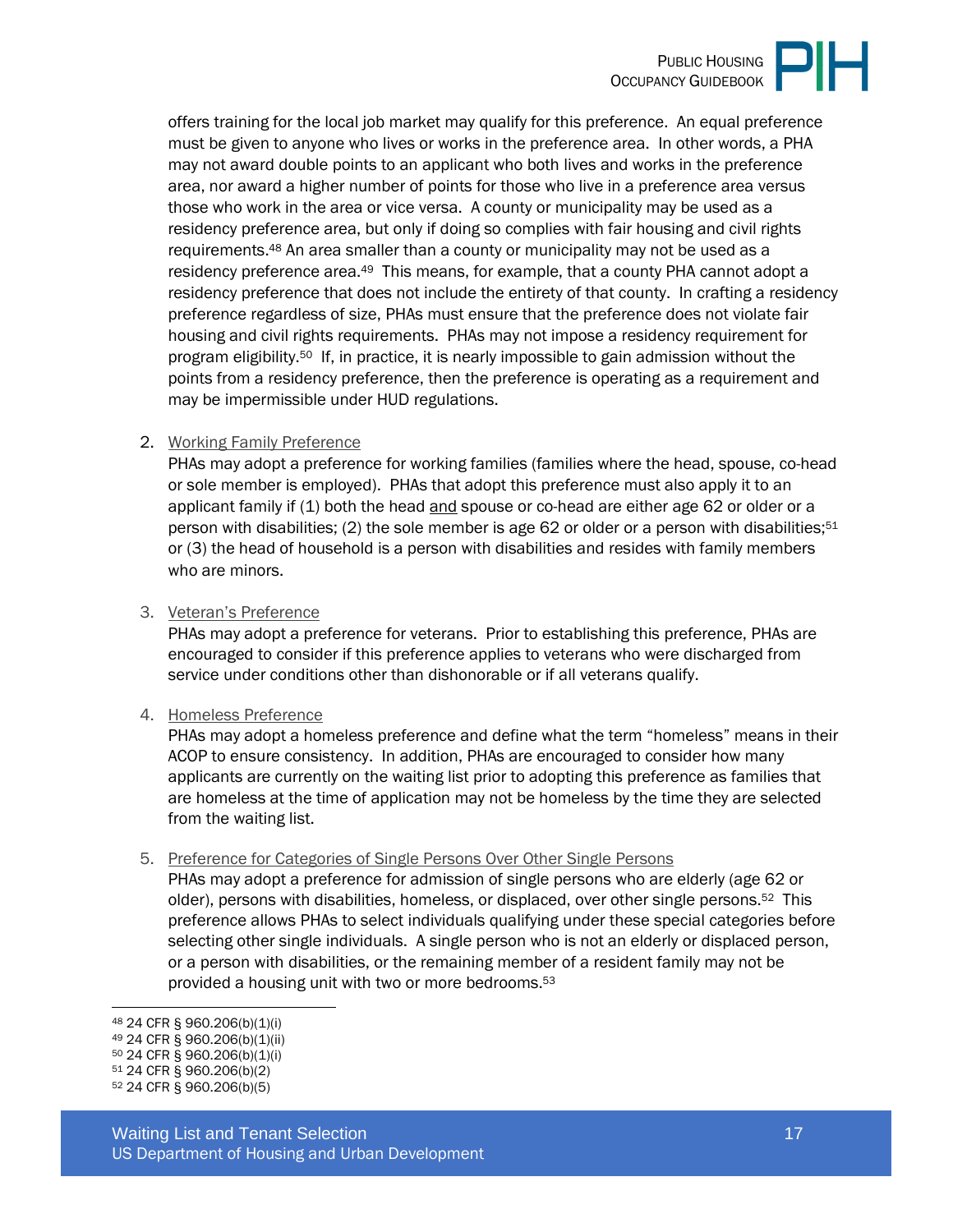

#### 6. Preference for Individuals with Disabilities

PHAs may adopt a preference for families that include a person with disabilities. PHAs generally may not adopt a preference based on persons with specific disabilities or diagnosis.54 In 1999, the U.S. Supreme Court issued a landmark decision in *Olmstead v. L.C.* affirming that the unjustified segregation of individuals with disabilities is a form of discrimination prohibited by Title II of the ADA. The *Olmstead* ruling means that states and localities cannot require persons with disabilities to reside in nursing homes, state psychiatric hospitals, or other institutional settings in order to receive necessary services if those services could reasonably be provided in integrated, community-based settings.

HUD encourages PHAs to work with state and local governments to provide integrated, affordable and accessible housing options for persons with disabilities who are transitioning from, or at serious risk of entering, institutions or other segregated settings. For example, a PHA could offer certain preferences that will enable persons with disabilities to transition from institutional settings more quickly or enable individuals at serious risk of institutionalization to reside in integrated, affordable housing in the community.

HUD also encourages PHAs to implement preferences that support *Olmstead* efforts. General preferences for persons with disabilities who are transitioning from or at serious risk of entering an institutional setting are permissible. Preferences that target individuals with specific disabilities or diagnoses may be authorized in connection with remedial actions undertaken pursuant to DOJ enforcement, *Olmstead*-related settlements or litigation, and state and local governments' voluntary, documented affirmative *Olmstead* planning and implementation efforts. Since targeted preferences for specific disabilities can only be authorized as remedial actions, such preferences must be reviewed and approved by HUD's Office of General Counsel, Office of Fair Housing . PHAs also must request a waiver of HUD's program regulations that prohibit disability-specific preferences.<sup>55</sup>

Other examples of preferences may include:

- Families that include victims of domestic violence, dating violence, sexual assault or stalking;<sup>56</sup>
- Families that are involuntarily displaced due to either government action or natural disaster;
- Families residing in substandard housing;  $57$
- Families that pay more than 50 percent of gross income towards rent and utilities; or
- Families that were terminated from the PHA's HCV program due to insufficient funding. While the list above provides examples of preferences, The Quality Housing and Work Responsibility Act of 1998 encourages PHAs to consider establishing a local preference for families that include victims of domestic violence. PHAs are also encouraged to establish a preference for families that were terminated from the PHA's HCV program due to to insufficient funding.

<sup>55</sup> See 24 CFR § 5.110 and Notice PIH -2018-16, Regulatory Waivers, available at https://www.hud.gov/sites/dfiles/PIH/documents/PIH-2018-16.pdf. <sup>56</sup> 24 CFR § 960.206(b)(4)

<sup>54</sup> 24 CFR § 960.206(b)(3)

<sup>57</sup> Regulation found at 24 CFR § 5.703 describes housing that is decent, safe, sanitary, and in good repair.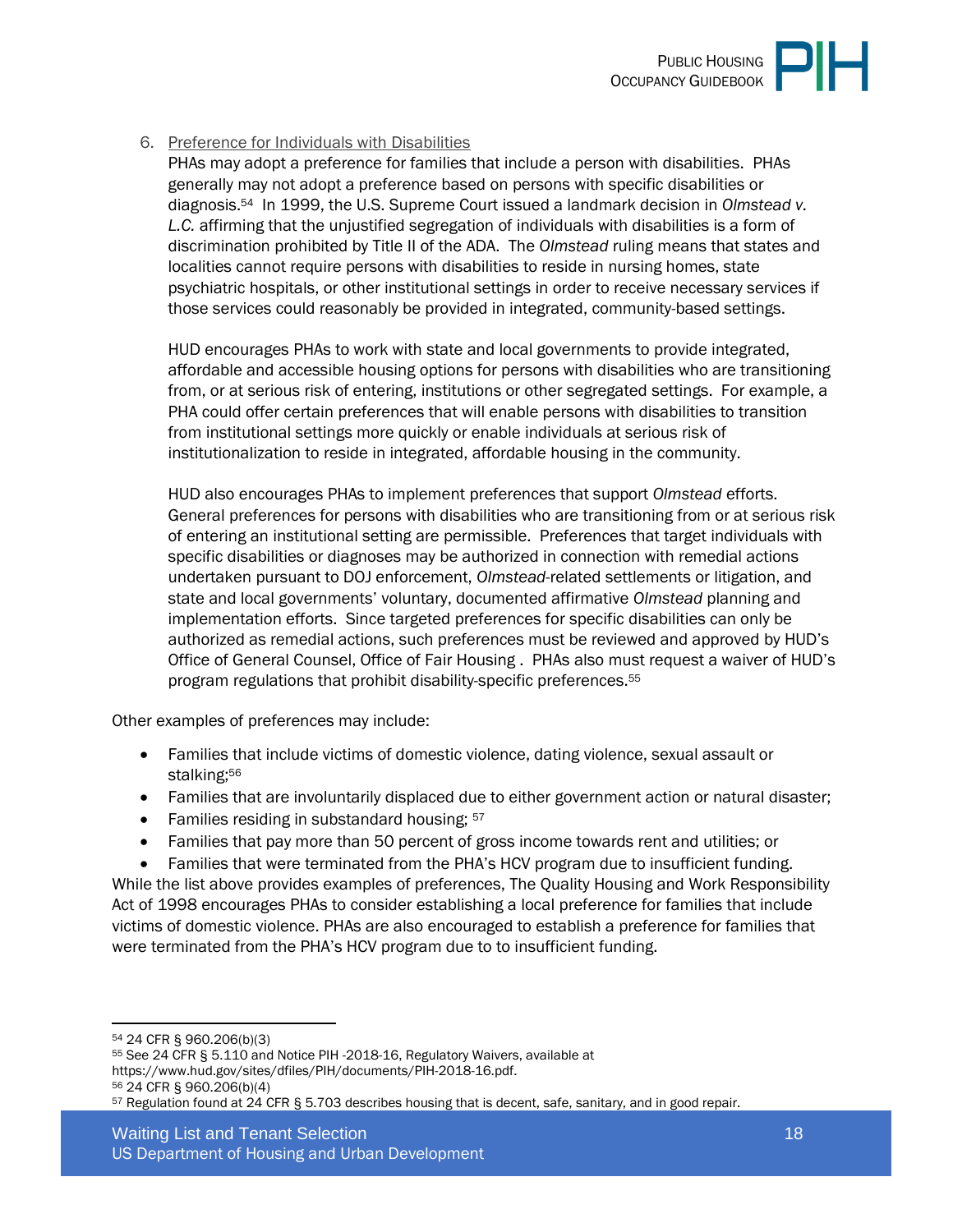# <span id="page-18-0"></span>5.2 Verification of Preferences

PHAs choosing to adopt preferences must also adopt policies for verifying these preferences.58 PHAs are not required to verify applicant preferences at the time of pre-application, however as a best practice, PHAs may include a self-certification clause for applicants indicating that the family is in fact eligible for any preferences claimed. PHAs may place applicants on the waiting list based on any preferences claimed.

Applicants will be required to provide information requested by the PHA to verify any preference claimed upon selection from the waiting list. If the PHA determines that the family does not qualify for the preference claimed based on the verification provided, the family will not receive the preference, but may be returned to the waiting list in the position they originally would have qualified for without preference consideration.

When identifying local preferences, it is important to simplify the definitions to the greatest extent possible so that families claiming preferences clearly understand what they are claiming, and preferences can be easily verified.

It is important to note that preferences and screening criteria can discriminate in the mechanics of their application, as well as their overall design. For example, limitations on the type of proof accepted to establish residency may disadvantage applicants living in housing insecurity – e.g., requiring a lease or mail with the applicant's name and current address may disadvantage applicants staying with friends or family, moving frequently, sleeping in shelters or their car, receiving mail at a P.O. box, etc. Similarly, a lack of clarity around when applicants must live in a jurisdiction to qualify for a residency preference may operate to exclude or deter applicants who may need to move one or more times over the course of time they are on a waitlist. Finally, a tenant selection policy is more likely to be justified if it affords applicants the opportunity to correct misinformation or present mitigating information.

## <span id="page-18-1"></span>5.3 Applying Preferences

After PHAs have adopted preferences and established verification methods, they must address how each preference will be applied in the PHA plan, to ensure fairness and consistency amongst all applicants.59 PHAs have discretion to apply preferences though several methods, so long as the selected method complies with fair housing and civil rights requirements, including, but not limited to:

• Lumping

Lumping allows all applicants who qualify for any preference to be treated equally. Essentially, there are no priority preferences. Applicants are divided into two categories; applicants with a preference and applicants without a preference. All applicants with a verified preference would be selected for housing assistance before any applicant without a preference.

Aggregating

Aggregating allows applicants with multiple preferences to receive assistance before applicants with fewer or no preferences. Essentially, the more preferences an applicant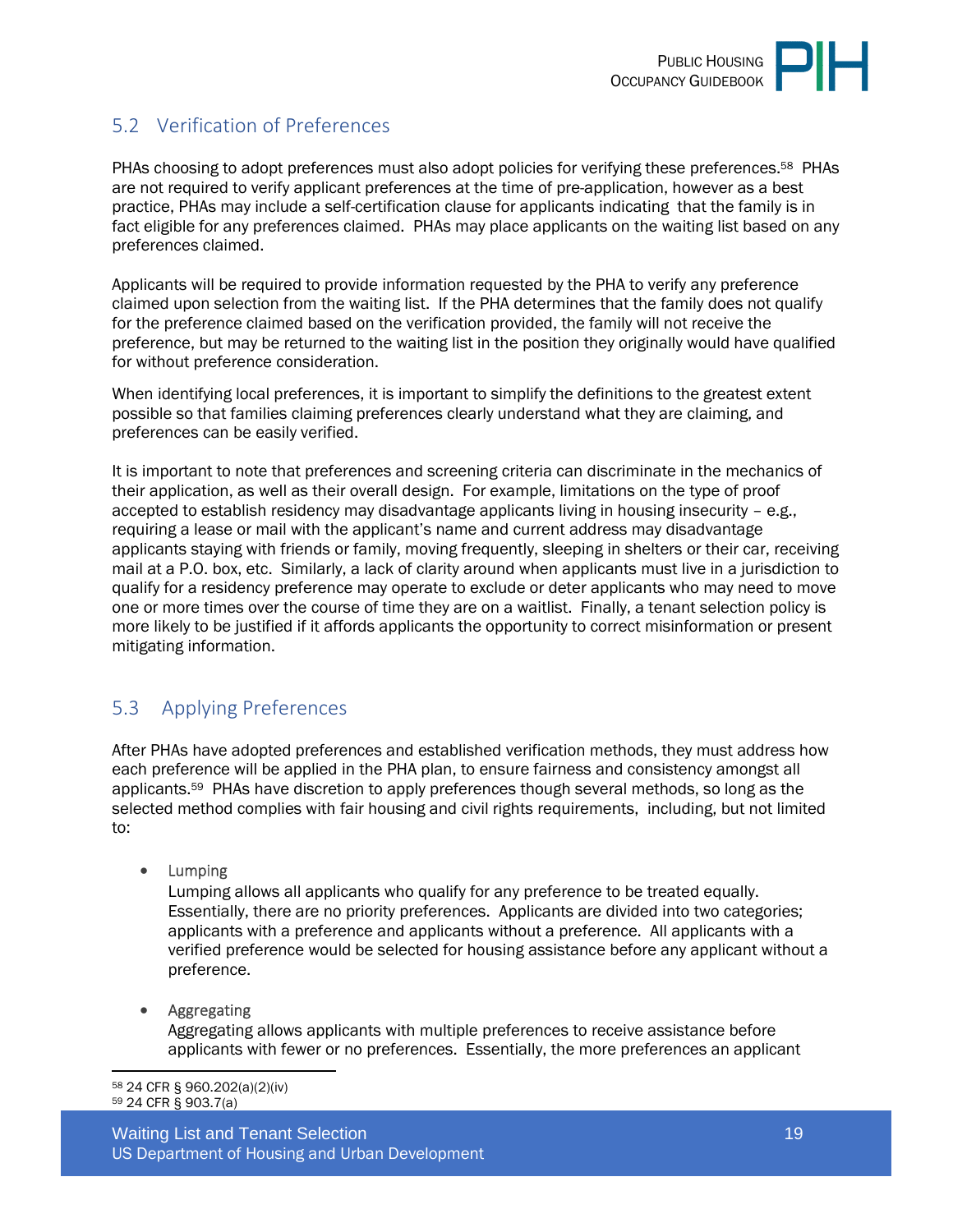

holds, the higher on the list the applicant will be placed. Applicants holding three preferences are higher on the list than applicants that hold two preferences and will therefore be selected to receive housing assistance first. Applicants with two preferences would be placed at a higher position on the list than applicants that hold only one, etc.

Ranking

Ranking allows applicants to be prioritized on the waiting list based on the weight of preferences. PHAs can assign ranking categories to preferences so that all applicants that hold certain preferences will be selected first. Applicants holding the second highest designated preference will be selected second, and so on. PHAs may assign points to each preference based on discretion and use the total preference points for each applicant to determine selection order. For example, if a PHA adopted a homeless preference (assigning 5 points), a veteran's preference (assigning 3 points), and a residency preference (assigning 1 point), an applicant family that qualified for all three would receive 9 points and be selected ahead of a family that only qualified for 8 preference points.

PHAs may also apply a system that admits a certain number of applicants without a preference for every certain number of applicants admitted with a preference. For example, PHAs may develop a system indicating for every three applicants admitted, two will be chosen based on preferences and one will be chosen at random. PHAs are encouraged to conduct quality control reviews to identify weaknesses in how preferences are applied and to train staff to ensure accuracy and consistency when selecting applicants from the waiting list. . In addition, periodically evaluating the characteristics of the applicants benefiting from each preference helps ensure ongoing compliance with fair housing and civil rights requirements.

# <span id="page-19-0"></span>6 Selection from the Waiting List

With the exception of transfers as described below, vacancies will be filled by applicants selected from the PH program waiting list. As units are expected to become available, the PHA selects eligible applicants from the waiting list to begin the eligibility determination and leasing process. These applicants must be selected from the waiting list based on one of the following methods after all applicable preferences are applied:<sup>60</sup>

- Lottery or Other Random Technique
	- $\circ$  This method allows PHAs to select applicants with the same priority from the waiting list in a random order rather than using the dates and times of submission. In many circumstances, a lottery or random selection can help a PHA ensure that its selection practices comply with all applicable fair housing and civil rights requirements by ensuring an equal opportunity for similarly eligible applicants to be selected. If the PHA has a waiting list with far more applications than it can assist in a reasonable period of time, they can establish lottery rules in advance to limit the number of applications that will be placed on the waiting list. While a lottery or other form of random selection is ideal for large or medium-sized PHAs where the demand for housing far exceeds availability, it can be an effective tool for PHAs of all sizes. HUD encourages PHAs to use this method unless the PHA has a specific reason to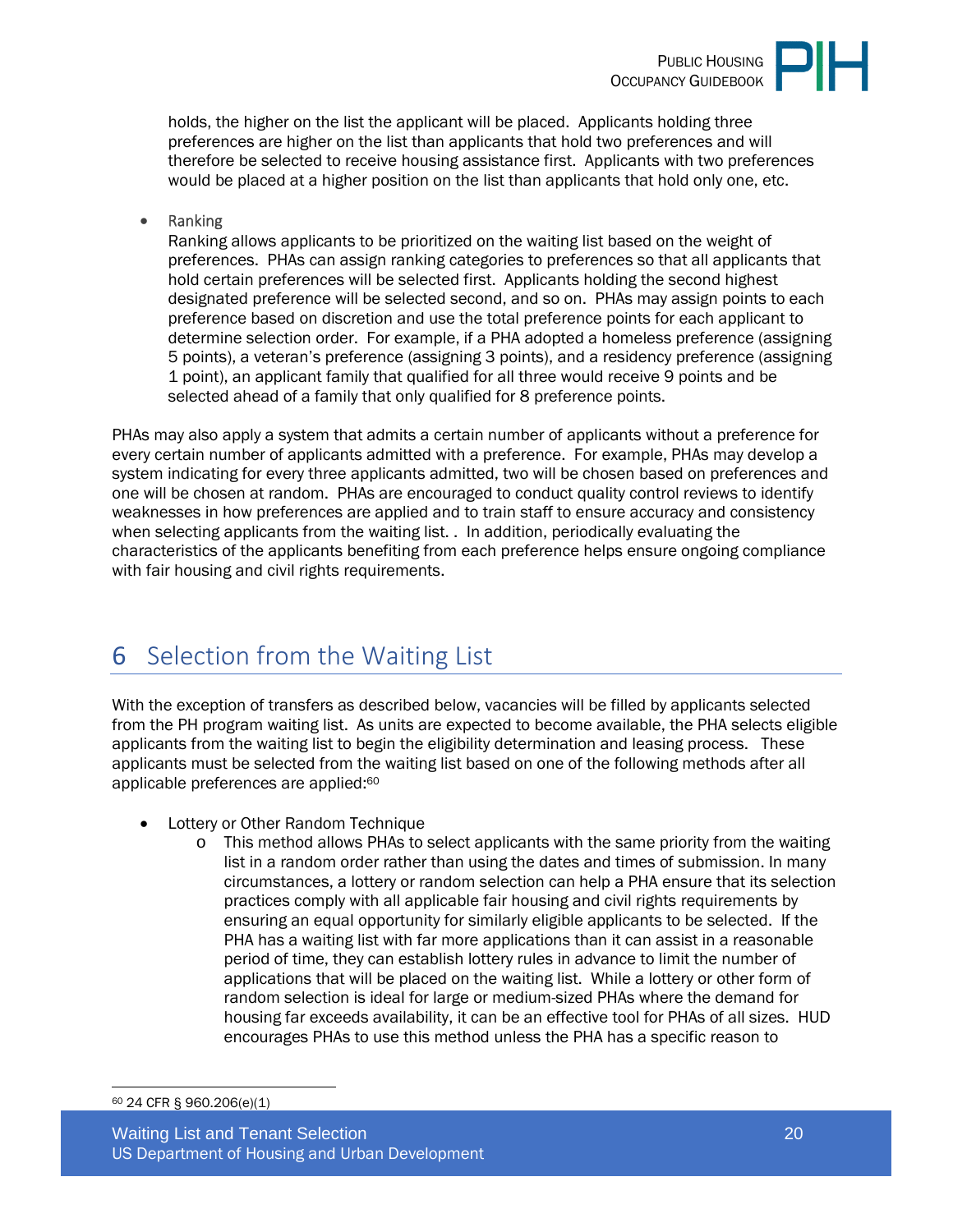

consider first-come-first-serve to be a more appropriate method for its specific circumstances.

- Date and Time Stamp of Application
	- o This method of selecting applicants is based on the receipt of an application and will prioritize submissions based on a first come, first serve basis. If the PHA has a preference system, generally applicants that qualify for a preference will be offered a unit before applicants that may have applied earlier but have no preference. A first come, first serve system can impose barriers for individuals with disabilities, those with inflexible work or family care responsibilities, as well as those who live in farther neighborhoods, or may violate a PHA's affirmative marketing requirements.

PHAs are encouraged to consider the implications each selection method may have. For instance, ordering a waiting list by the date and time of application may result in an adverse effect to applicants who cannot travel to the property because they have a disability, caretaking responsibilities, or other reasons, especially when the PHA opens its waiting list periodically. Therefore, the PHA must be prepared to make necessary modifications in its process to mitigate this effect, such as mailing applications to individuals with disabilities well in advance of this "first-come, first-served" opening and allowing submission of applications by mail or electronically.<sup>61</sup> Further, when considering access to applicants with disabilities, PHAs are encouraged to consider using a lottery or other random choice technique because these techniques significantly minimize the need for special procedures or other administrative steps to mitigate adverse effects that may be costly and time consuming even when not considered an undue burden under Section 504 of the Rehabilitation Act of 1973.

Regardless of the selection method, the PHA must leave a clear audit trail that can be used to verify that each applicant has been selected in accordance with the method and preferences specified in the PHA plan.<sup>62</sup> PHAs may never select families for admission to the program in an order different from the order on the waiting list for the purpose of selecting higher income families for admission to the program. In addition, PHAs are required to offer designated accessible mobility and sensory units required by HUD's Section 504 regulation for individuals with disabilities to families which include individuals with disabilities who require such features before offering them to other families; if there is no family who requires the accessibility features on the waiting list, the PHA will require that a family who moves into the unit and does not require the accessibility features sign a lease addendum agreeing to move if another family requires the accessibility features.<sup>63</sup>

### <span id="page-20-0"></span>6.1 Transfers Prioritized over Waiting List Applicants

Transfers are prioritized according to standards established by the lease and the PHA's ACOP. Emergency transfers due to physical hazards are of the highest priority because of their immediate nature and the fact that PHAs could potentially be in violation of its responsibilities under the lease for failure to correct such hazards. Many PHAs establish multiple categories for transfers to make priorities clear and manageable. The following list is an example of how transfers could be prioritized:

- 1. Emergency due to physical hazards;
- 2. Emergency due to other causes;

```
61 Notice PIH- 2012-34 
62 24 CFR § 960.206(e)(2) 
63 24 CFR § 960.206(c); 24 CFR § 8.27(b)
```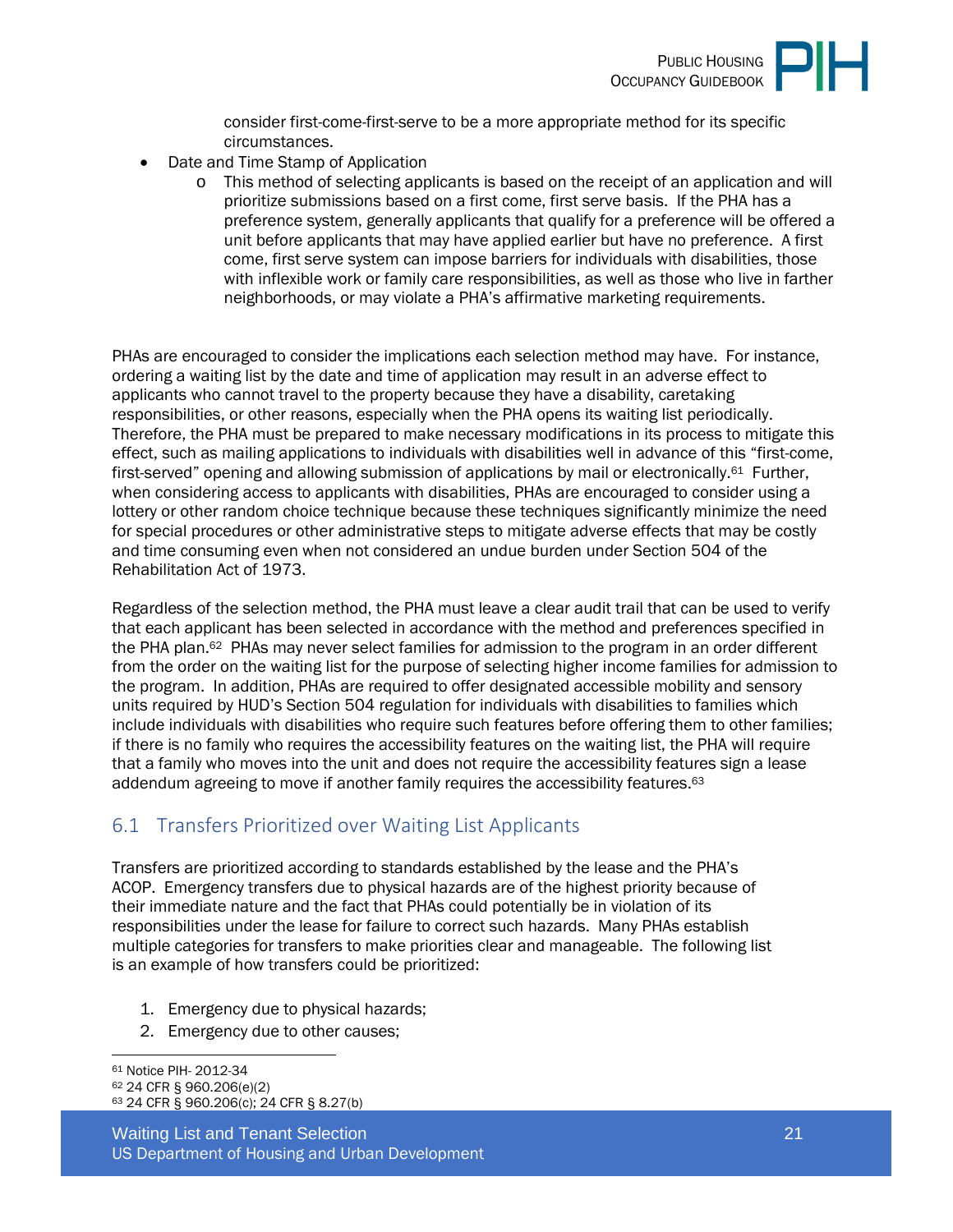

- 3. Demolition, disposition, revitalization, or rehabilitation;
- 4. Reasonable accommodation;
- 5. VAWA emergency transfer;
- 6. Occupancy standards;
- 7. Split family;
- 8. Incentive;
- 9. Tenant-initiated.

Generally, the types of transfers that take precedence over waiting list admission are:

- Emergencies (including those for physical hazards, VAWA, and other causes);
- Reasonable accommodations:
- Demolition, disposition, revitalization, and rehabilitation;
- Incentive: and
- Occupancy standards transfers.

However, this list will vary by local needs. HUD strongly encourages PHAs to include which transfers take priority over waiting list admissions in the ACOP. A full description of each type of transfer can be found in the *Transfers* chapter of the Public Housing Occupancy Guidebook.

# <span id="page-21-0"></span>7 Income Targeting Requirements

HUD requires PHAs to ensure that at least 40 percent of the families admitted to the Public Housing program during each PHA fiscal year are extremely low-income families.64 The annual gross income of the applicant family is used for income-targeting purposes and must meet its income targeting requirement over the course of the PHA's fiscal year. Deviations from the 40 percent extremely low-income target are allowed during the year as long as the target is met by the end of the PHA's fiscal year.<sup>65</sup>

With HUD approval, a PHA may admit a lower percentage of extremely low-income families if consistent with the agency's PHA Annual Plan. Additionally, HUD may determine that certain circumstances necessitate the use of a lower percentage, such as the following:

- The PHA has opened its waiting list for a reasonable time for admission of extremely lowincome families residing in the same metropolitan statistical area (MSA), micropolitan statistical area (MicroSA),or non-metropolitan county, both inside and outside the PHA jurisdiction;
- The PHA has notified the public of the opening and has conducted outreach and marketing to extremely low-income families. This marketing and outreach shall target families on the waiting lists for the public housing programs and HCV at other PHAs with jurisdiction in the same MSA, MicroSA, or non-metropolitan county;

 $64$  24 CFR § 960.202(b)(1). As of July 1, 2014 (the effective date of the Federal Register Notice 79 FR 35940, issued on June 25, 2014), PHAs must take into account the new definition of ELI for the Public Housing program. The new provision may provide some financial relief to PHAs by permitting them to "target" ELI families with slightly higher incomes than the previous rule allowed. See 42 U.S.C. 1437n(a)(2); 79 FRN 35940, 35942 (June 25, 2014) 65 24 CFR § 960.202(b)(1)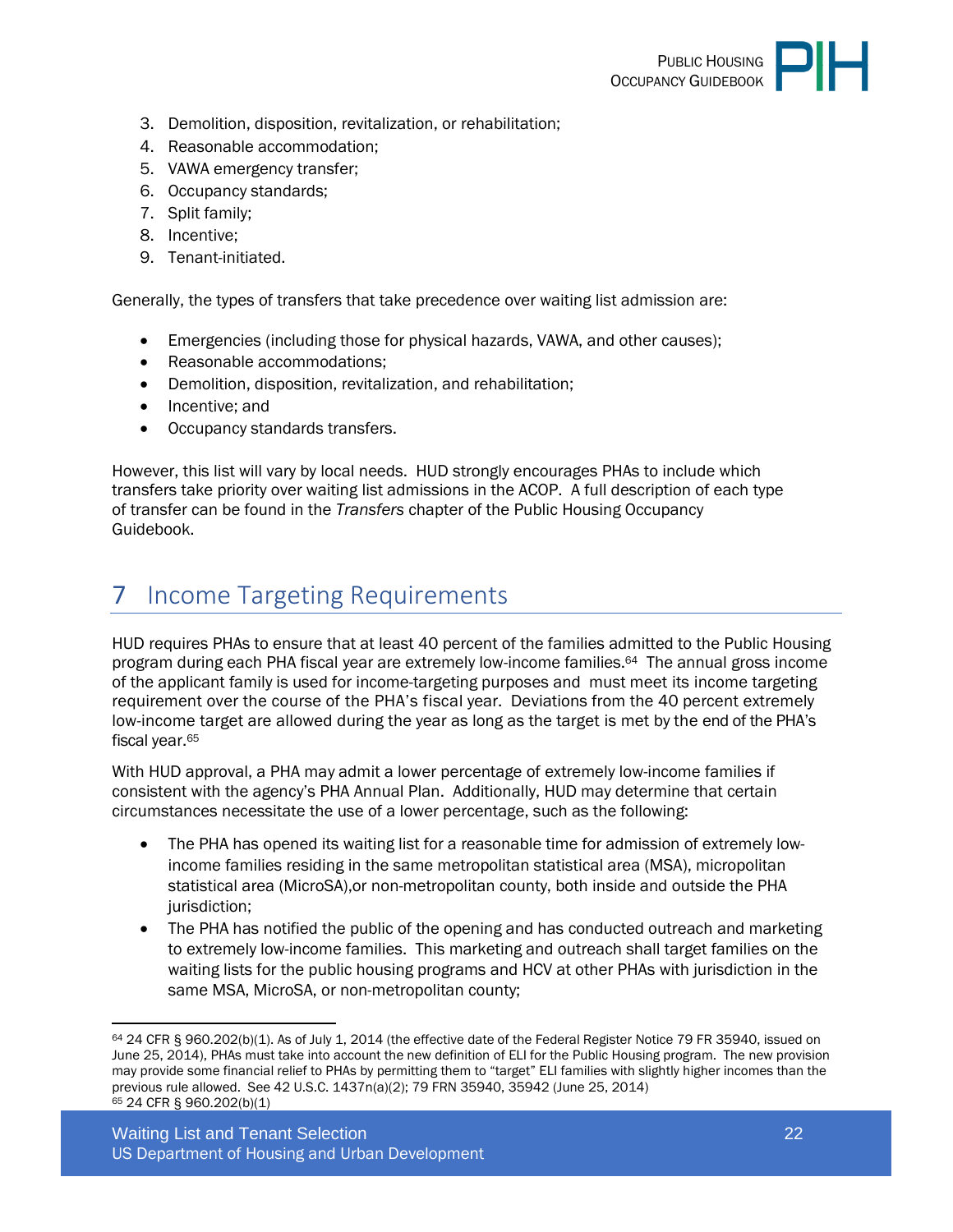

- Despite the actions taken above, there are not enough extremely low-income families on the PHA's waiting list to fill available slots in the program during any fiscal year for which use of a lower percentage is approved by HUD; and
- Admitting additional very low-income families to the program, other than extremely lowincome families, will substantially address worst-case housing needs, as determined by HUD.

When determining whether the PHA is in compliance with income-targeting requirements, the PHA would not include admission of a low-income family that is "continuously assisted" under the 1937 Housing Act in its calculation. PHAs are encouraged to monitor the income levels of its waiting list applicants and new admission participants regularly to ensure that income-targeting requirements are met by the end of each fiscal year. The methodology used to ensure that income-targeting requirements are met must be included in the PHA's ACOP.<sup>66</sup> The methodology can be as simple as a statement indicating that the PHA will monitor to ensure that at least 8 out of every 20 new program admissions will be extremely low-income families.

# <span id="page-22-0"></span>8 Designated Housing for the Elderly and Persons with a **Disability**

A PHA may designate projects or portions of a public housing project (buildings, floors, or units)<sup>67</sup> for occupancy by elderly families only, disabled families only, or a mix of both elderly and disabled families (referred to as mixed population).<sup>68</sup> PHAs prepare a designation plan, which serves as an application for designation when submitted to HUD for approval and, must be referenced in the PHA's Annual Plan.<sup>69</sup> Once approved, the designation plan becomes a supporting document to the Annual Plan.

Just as each community has a unique mix of people, housing needs, and housing supply, each Designated Housing Plan must be assessed individually. Once a PHA submits a designated housing plan to HUD for approval, the Department must notify the PHA within 60 calendar days of submission whether the plan complies with the requirements outlined in Section 7(d) of the US Housing Act of 1937. If HUD does not notify the PHA within 60 calendar days, the plan is automatically approved.<sup>70</sup> If approved, the term of the original designation is five years and may be renewed in increments of two years with HUD approval.<sup>71</sup>

# <span id="page-22-1"></span>8.1 Required Elements of the Designated Housing Plan

The designated housing plan must include a justification for the designation and a description of the project as described below.<sup>72</sup>

<sup>71</sup> 42 USC 1437e(f)(1)-(2) 72 42 USC 1437e(d)

<sup>66</sup> 24 CFR § 960.202(b)

 $67$  The designated housing can consist of part of a building, an entire building, multiple buildings, or a percentage of units in a specific building. When the PHA designates a percentage of units in a building or buildings, the units need not be contiguous, or even identified by apartment address, but can instead "float" based upon which units are ready for occupancy when the percentage drops below its target and the qualified applicant is offered a unit.. <sup>68</sup> 42 USC 1437e

<sup>69 24</sup> CFR § 903.7(i); Note that approval of the PHA Plan does not constitute approval of a PHA's designated housing plan. The designated housing plan application and approval process is a separate process.

<sup>70</sup> 42 USC 1437e(e)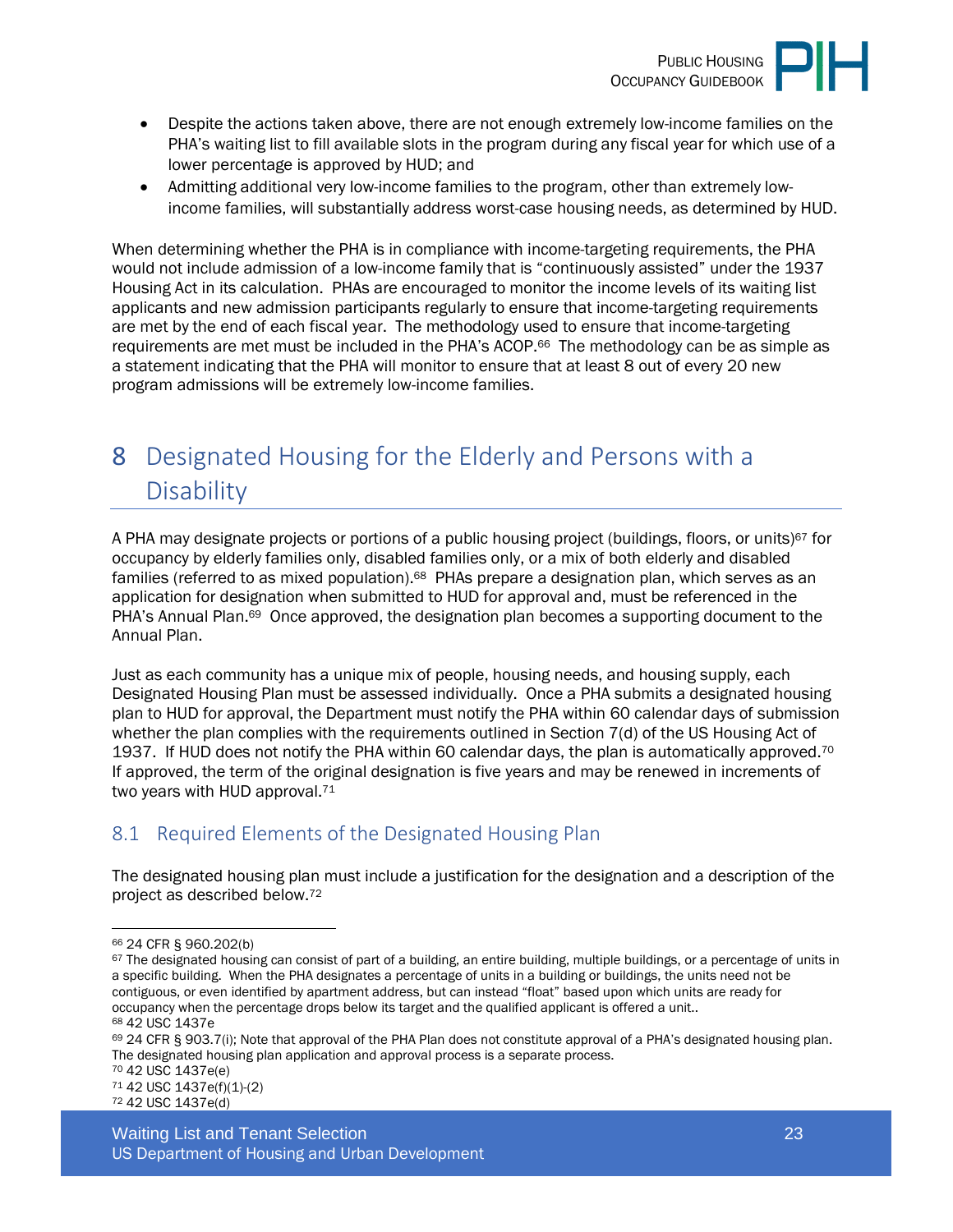

#### **Justification**

PHAs must show that the plan supports the housing goals for the jurisdiction. PHAs in communities with local consolidated plans (population is greater than 50,000) must demonstrate that the designation is consistent with the goals and priorities of the plan, that is, the designation is necessary to meet the housing needs of the jurisdiction. For PHAs in communities under 50,000, the designation plan must support the State consolidated plan. If the State plan is silent regarding a PHA's housing goals, the plan must demonstrate that the designation is necessary to meet the low-income needs of the jurisdiction.

#### Project Description

PHAs must provide a description of all sites to be designated including the type of residents to which the designation will apply, any supportive services to be provided to the residents of the designated property, and how the design and related facilities of the property accommodate the special environmental need of the intended occupants. PHAs also must describe any plans to secure additional resources or housing assistance to provide assistance to families that may have been housed if occupancy in the project were not restricted. Resources might include: voluntary transfers to other PHA units, use of Housing Choice Vouchers, application for additional vouchers targeted to the population affected by the designation or combinations.

#### <span id="page-23-0"></span>8.2 Implementing a Designated Housing Plan

Eligible applicant families retain their right not to accept an offer of designated housing. Such families would retain their position if they prefer to occupy a unit in a general occupancy project. The occupancy priority for designated housing works in combination with requirements to match the characteristics of the family to the type of unit available, for example, number of bedrooms and accessibility features.<sup>73</sup>

For projects designated for the elderly, only elderly families may be admitted to units or buildings covered by the HUD-approved Designation Plan. When there are insufficient elderly families on the waiting list, near-elderly families (head or spouse ages 55 to 61) may receive a priority for this type of unit. In mixed population projects, elderly families and disabled families receive equal priority for admission to such units.<sup>74</sup>

Lease compliant residents affected by the designation may not be evicted or otherwise required to vacate if HUD approves a PHA's designated housing plan. PHAs may not harass or engage in activities to intimidate or force a resident to move. However, such residents may opt to move voluntarily. The PHA can foster this type of move with cash incentives and explaining other relocation benefits. For families who agree to be relocated, the PHA must provide notice of the designation and an explanation of available relocation benefits, access to comparable housing (including HCV assistance at a comparable rental rate), and actual, reasonable moving expenses.<sup>75</sup>

# <span id="page-23-1"></span>9 Fair Housing and Civil Rights Requirements

<sup>73</sup> 24 CFR §§ 8.3, 8.4, 8.20-8.33; 24 CFR § 960.206(c) <sup>74</sup> 42 USC 1437e(a) 75 42 USC 1437e(b) and (c)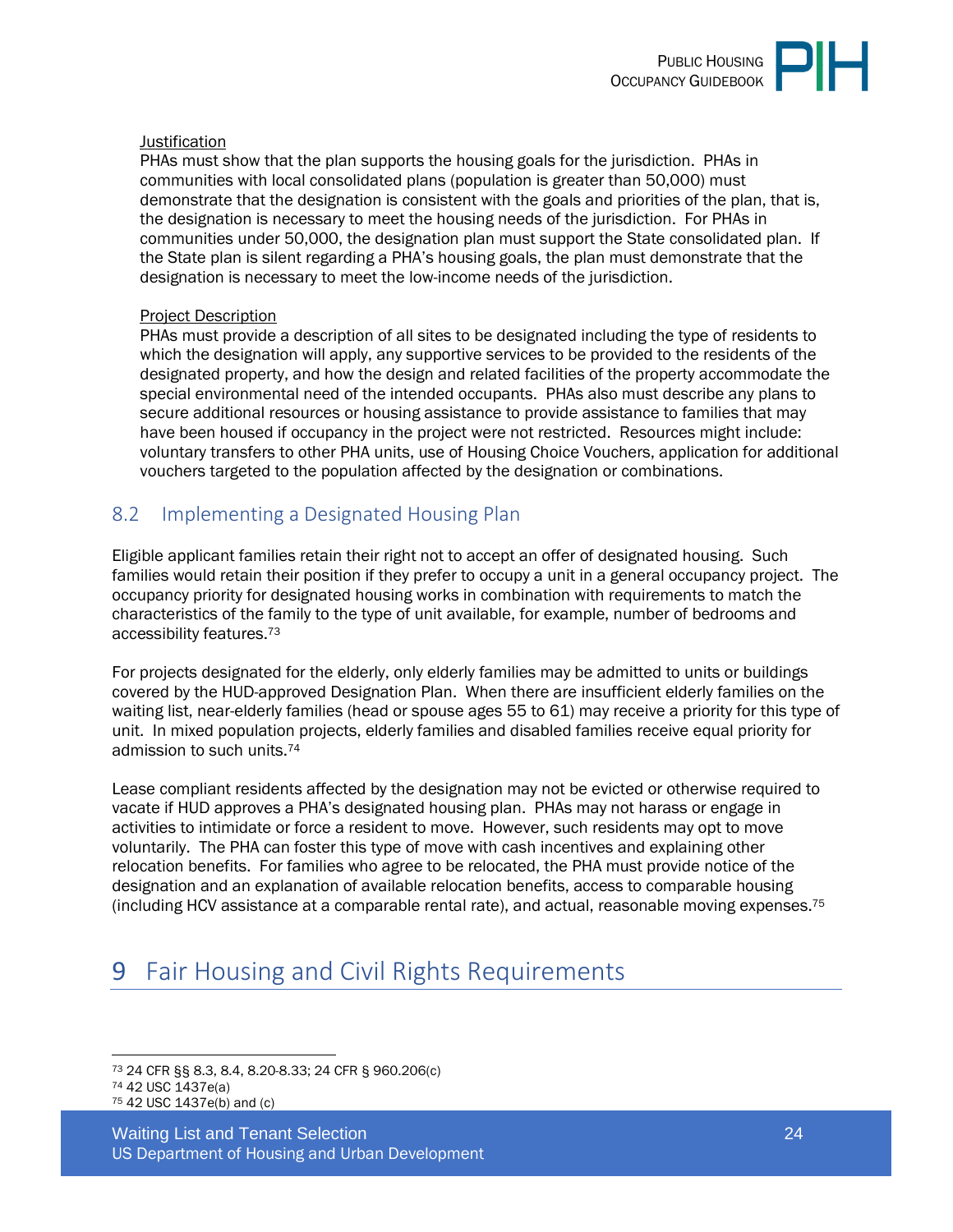

Waiting list policies and practices must comply with fair housing and equal opportunity requirements.76 Before opening the waiting list, PHAs must advertise in a variety of media covering a broad geographic area, such as local newspaper s, radio, websites, listserves,minority media; outreach to community-based organizations, such as social service agencies and religious institutions; and any other suitable media outlets (websites, social media or other online platforms, local cable TV, and radio) throughout the housing market area.<sup>77</sup> As many organizations serve only a subset of eligible residents, in general, the more organizations that are contacted, the more likely marketing efforts are to reach a diverse pool of applicants across the market area. Reaching out to local organizations across the market area with ties to a wide range of prospective applicants may also be effective, such as social service providers (*e.g.*, foodbanks, legal-aid offices, health clinics), employers, grocery stores and other businesses, local governmental offices, and community gathering places (*e.g.,* senior centers, recreation centers, libraries, schools, and places of worship).

A PHA's advertising or outreach plan may be included in the ACOP. PHA announcements include detailed, clear, and consistent information– including descriptions of property amenities, approximate rent, procedures for obtaining and submitting applications, eligibility criteria, and explanations of how tenants will be selected (*e.g.,* by lottery according to preferences.. Generally, marketing occurs for a significant period of time (e.g. 60 days) prior to the opening of a waiting list to ensure that there is enough time for the information to reach all potential applicants. If the application period is limited, the announcement should provide clear information on when the application period will end. PHAs are encouraged to find out from applicants how they heard about the property to ensure that the PHA's marketing efforts are succeeding and that word-of-mouth is not driving applications, which can raise fair housing problems. PHA's are strongly encouraged to consider the PHA's housing needs as stated in the PHA's Five-Year and Annual Plan when making the advertising and outreach plan.

PHAs must ensure effective communication with persons with disabilities in all notifications and communications. Section 504 of the Rehabilitation Act and the Americans with Disabilities Act (ADA) regulations require the PHA to ensure effective communication with applicants, participants, and members of the public and to furnish appropriate auxiliary aids and services where necessary to afford individuals with hearing and vision impairments an equal opportunity to access and participate in the program. PHAs must provide appropriate auxiliary aids and services necessary to ensure effective communication, which includes ensuring that information is provided in appropriate accessible formats as needed, e.g., Braille, audio, large type, accessible online formats, assistive listening devices, and sign language interpreters. PHAs must provide, at their expense, auxiliary aids, and services for effective communication with their residents and applicants, as well as employees.<sup>78</sup>

PHAs must also take reasonable steps to ensure meaningful access to their programs and activities to individuals with limited English proficiency, in accordance with the four factors described in HUD's LEP Guidance.<sup>79</sup> In addition, PHAs may never require the applicant to provide, or pay for, his/her own interpreter. Rather, it is always the PHA's responsibility to provide a qualified interpreter. However, the PHA's responsibility to provide a qualified interpreter does not preclude an individual's right to have a friend, relative or advocate accompany him or her when communicating with the PHA. The PHA must not rely on an accompanying adult to facilitate communication unless it is an emergency, or where the individual specifically requests that the accompanying adult interpret or

Waiting List and Tenant Selection 25 US Department of Housing and Urban Development

<sup>76</sup> 24 CFR § 960.202(c)(3) <sup>77</sup> 24 CFR § 964.30 <sup>78</sup> 24 CFR § 8.6; 28 CFR part 35, Subpart E 79